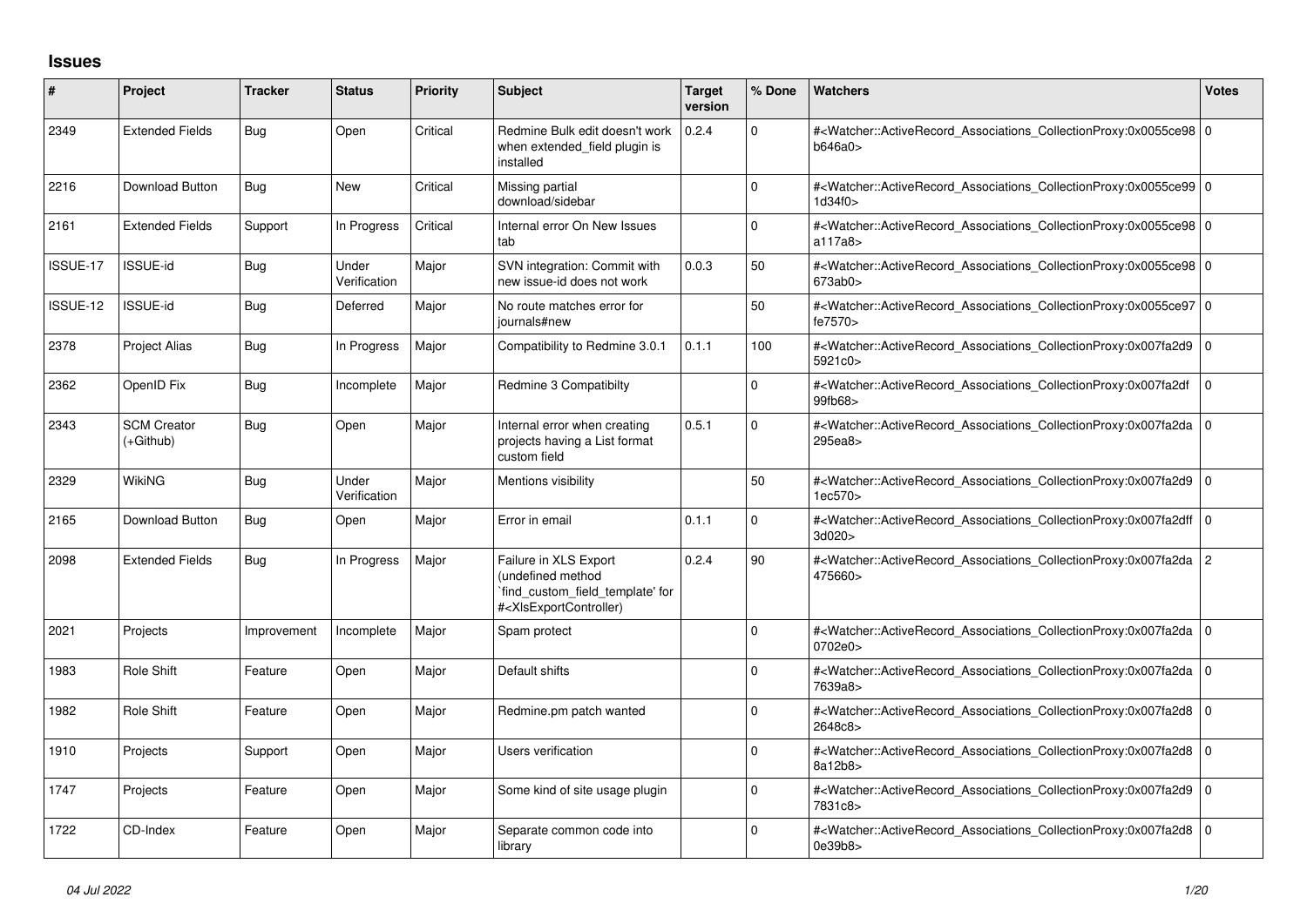| #        | Project                         | <b>Tracker</b> | <b>Status</b> | <b>Priority</b> | <b>Subject</b>                                                             | <b>Target</b><br>version | % Done   | <b>Watchers</b>                                                                                                                                          | Votes          |
|----------|---------------------------------|----------------|---------------|-----------------|----------------------------------------------------------------------------|--------------------------|----------|----------------------------------------------------------------------------------------------------------------------------------------------------------|----------------|
| 1638     | Orangutan                       | Feature        | Open          | Major           | Orangutan bug reporting                                                    |                          | $\Omega$ | # <watcher::activerecord_associations_collectionproxy:0x007fa2da<br>793900&gt;</watcher::activerecord_associations_collectionproxy:0x007fa2da<br>        | l o            |
| 1602     | Orangutan::Redmin<br>e          | Improvement    | Open          | Major           | Textile support                                                            | 1.07                     | $\Omega$ | # <watcher::activerecord_associations_collectionproxy:0x007fa2da 0<br=""  ="">249440&gt;</watcher::activerecord_associations_collectionproxy:0x007fa2da> |                |
| 192      | Orangutan                       | Improvement    | Open          | Major           | SQL optimization                                                           | 1.07                     | $\Omega$ | # <watcher::activerecord_associations_collectionproxy:0x007fa2d9 0<br=""  ="">b0ee28</watcher::activerecord_associations_collectionproxy:0x007fa2d9>     |                |
| 128      | Orangutan                       | Feature        | Open          | Major           | Reminder, organizer and<br>scheduler                                       | 1.06                     | $\Omega$ | # <watcher::activerecord_associations_collectionproxy:0x007fa2d8<br>00a410</watcher::activerecord_associations_collectionproxy:0x007fa2d8<br>            | $\overline{2}$ |
| ISSUE-16 | ISSUE-id                        | Omission       | Open          | Normal          | Search by new issue-id does<br>not work                                    | 0.0.3                    | $\Omega$ | # <watcher::activerecord associations="" collectionproxy:0x007fa2df<br="">e99380&gt;</watcher::activerecord>                                             | $\Omega$       |
| ISSUE-15 | <b>ISSUE-id</b>                 | Omission       | Open          | Normal          | Searching #ISSUE-id                                                        |                          | $\Omega$ | # <watcher::activerecord_associations_collectionproxy:0x007fa2d9<br>a5ae00&gt;</watcher::activerecord_associations_collectionproxy:0x007fa2d9<br>        | l o            |
| 2447     | <b>Extended Fields</b>          | <b>Bug</b>     | <b>New</b>    | Normal          | Support Redmine 4.0<br>NoMethodError: undefined<br>method `attr_protected' |                          | $\Omega$ | # <watcher::activerecord_associations_collectionproxy:0x007fa2d8<br>dcf690</watcher::activerecord_associations_collectionproxy:0x007fa2d8<br>            | l O            |
| 2446     | <b>SCM Creator</b><br>(+Github) | Patch          | <b>New</b>    | Normal          | Supports redmine 3.4                                                       |                          | $\Omega$ | # <watcher::activerecord_associations_collectionproxy:0x007fa2d9 0<br=""  ="">a63500&gt;</watcher::activerecord_associations_collectionproxy:0x007fa2d9> |                |
| 2440     | WikiNG                          | <b>Bug</b>     | Open          | Normal          | Footnotes ignore < pre >                                                   | 1.1.1                    | $\Omega$ | # <watcher::activerecord_associations_collectionproxy:0x007fa2d8<br>972930&gt;</watcher::activerecord_associations_collectionproxy:0x007fa2d8<br>        | l O            |
| 2439     | Red-Andy                        | Support        | In Progress   | Normal          | Text color in add menu $(+)$ is<br>too dark                                | 1.10                     | 90       | # <watcher::activerecord_associations_collectionproxy:0x007fa2d8<br>a64050&gt;</watcher::activerecord_associations_collectionproxy:0x007fa2d8<br>        | l 0            |
| 2438     | <b>WikiNG</b>                   | Feature        | Open          | Normal          | Screen text                                                                | 1.1.1                    | $\Omega$ | # <watcher::activerecord_associations_collectionproxy:0x007fa2d9 0<br=""  ="">605e68&gt;</watcher::activerecord_associations_collectionproxy:0x007fa2d9> |                |
| 2437     | WikiNG                          | Feature        | Open          | Normal          | Ultra-HD-ready graphics                                                    |                          | $\Omega$ | # <watcher::activerecord associations="" collectionproxy:0x007fa2d8<br="">189ae8&gt;</watcher::activerecord>                                             | l O            |
| 2436     | WikiNG                          | Bug            | Incomplete    | Normal          | Autocomplete debounce does<br>not work as expected                         |                          | 50       | # <watcher::activerecord_associations_collectionproxy:0x007fa2d9<br>2e2060&gt;</watcher::activerecord_associations_collectionproxy:0x007fa2d9<br>        | l o            |
| 2435     | WikiNG                          | Support        | Open          | Normal          | Update Red-Andy styles                                                     |                          | $\Omega$ | # <watcher::activerecord 0<br="" associations="" collectionproxy:0x007fa2da=""  ="">0670a0&gt;</watcher::activerecord>                                   |                |
| 2431     | Projects                        | Improvement    | <b>New</b>    | Normal          | Fix location of known hosts for<br>www-data                                |                          | $\Omega$ | # <watcher::activerecord associations="" collectionproxy:0x007fa2d8<br="">1e5d98&gt;</watcher::activerecord>                                             | l O            |
| 2430     | CD-Index                        | Feature        | Open          | Normal          | (Non-)interactive mode for<br>cdindex                                      |                          | $\Omega$ | # <watcher::activerecord associations="" collectionproxy:0x007fa2df<br="">ec9530&gt;</watcher::activerecord>                                             | $\mathbf 0$    |
| 2429     | CD-Index                        | Feature        | Incomplete    | Normal          | Flag for broken media                                                      |                          | $\Omega$ | # <watcher::activerecord_associations_collectionproxy:0x007fa2d9 0<br=""  ="">8b9a10</watcher::activerecord_associations_collectionproxy:0x007fa2d9>     |                |
| 2427     | CD-Index                        | Feature        | Incomplete    | Normal          | Tags                                                                       |                          | $\Omega$ | # <watcher::activerecord_associations_collectionproxy:0x007fa2d9<br>84b8d0&gt;</watcher::activerecord_associations_collectionproxy:0x007fa2d9<br>        | l o            |
| 2426     | CD-Index                        | Feature        | Incomplete    | Normal          | Tool to modify data (cdmodify?)                                            |                          | $\Omega$ | # <watcher::activerecord associations="" collectionproxy:0x007fa2d9<br="">c95aa8</watcher::activerecord>                                                 | l o            |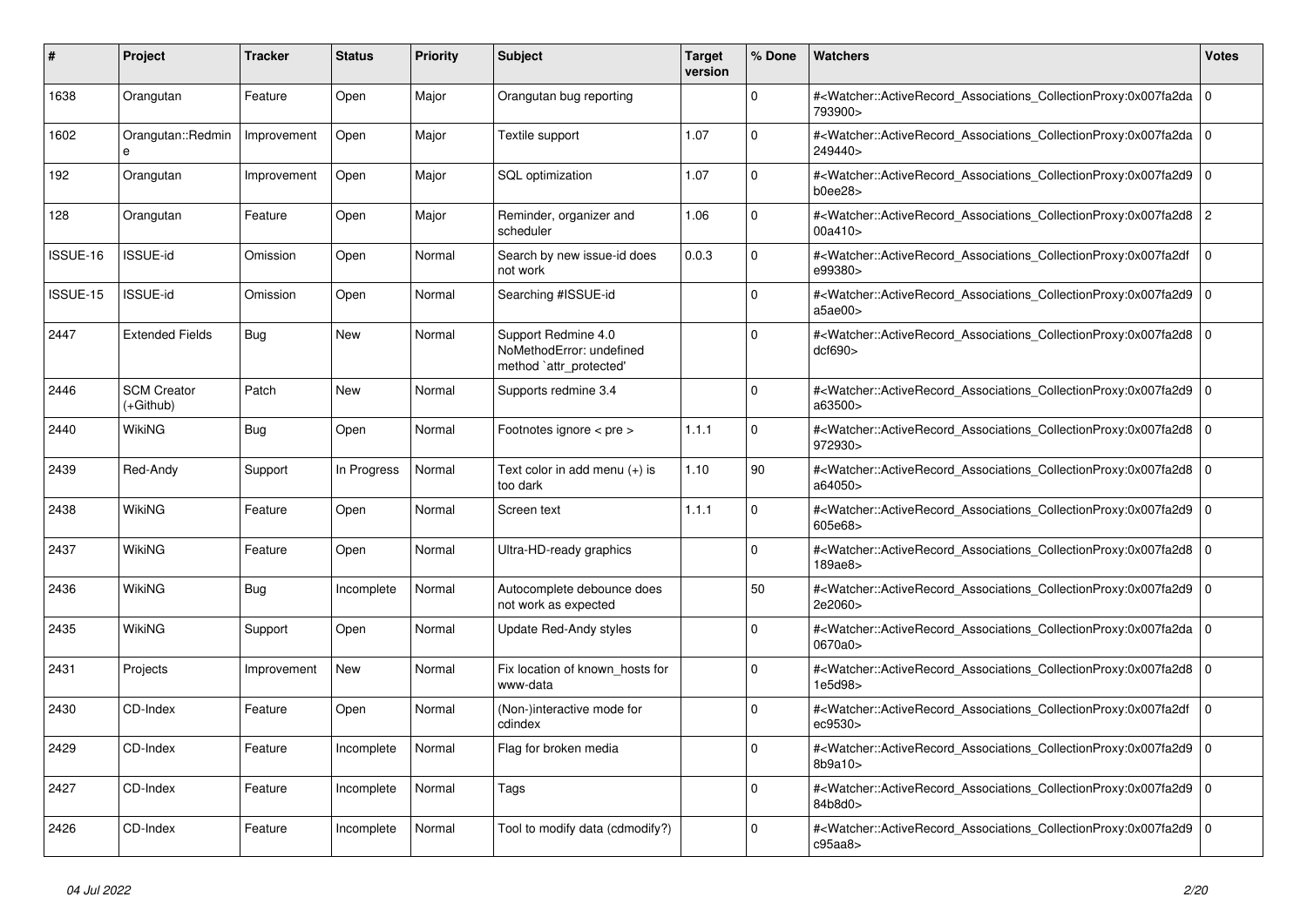| #    | Project                           | <b>Tracker</b> | <b>Status</b> | <b>Priority</b> | <b>Subject</b>                                                                              | <b>Target</b><br>version | % Done      | Watchers                                                                                                                                                  | <b>Votes</b> |
|------|-----------------------------------|----------------|---------------|-----------------|---------------------------------------------------------------------------------------------|--------------------------|-------------|-----------------------------------------------------------------------------------------------------------------------------------------------------------|--------------|
| 2425 | CD-Index                          | Feature        | New           | Normal          | Content rating data for images<br>and videos                                                |                          | $\mathbf 0$ | # <watcher::activerecord_associations_collectionproxy:0x007fa2d9<br>a94088&gt;</watcher::activerecord_associations_collectionproxy:0x007fa2d9<br>         | l O          |
| 2424 | CD-Index                          | Feature        | New           | Normal          | Option to skip thumbnail(s)                                                                 |                          | $\Omega$    | # <watcher::activerecord_associations_collectionproxy:0x007fa2d9 0<br=""  ="">cd1a08</watcher::activerecord_associations_collectionproxy:0x007fa2d9>      |              |
| 2423 | <b>WikiNG</b>                     | Feature        | Incomplete    | Normal          | markdown support?                                                                           |                          | 0           | # <watcher::activerecord_associations_collectionproxy:0x007fa2da 0<br=""  ="">0c8440&gt;</watcher::activerecord_associations_collectionproxy:0x007fa2da>  |              |
| 2422 | Subscription                      | <b>Bug</b>     | <b>New</b>    | Normal          | User is not removed from<br>project_subscribers table when<br>user is deleted from Redmine. |                          | $\Omega$    | # <watcher::activerecord_associations_collectionproxy:0x007fa2d9 0<br="">110610&gt;</watcher::activerecord_associations_collectionproxy:0x007fa2d9>       |              |
| 2421 | <b>SCM Creator</b><br>(+Github)   | Bug            | <b>New</b>    | Normal          | The access to Git is based on<br>projects identifier.                                       |                          | $\mathbf 0$ | # <watcher::activerecord_associations_collectionproxy:0x007fa2d9 0<br=""  ="">328998&gt;</watcher::activerecord_associations_collectionproxy:0x007fa2d9>  |              |
| 2420 | <b>SCM Creator</b><br>$(+Github)$ | <b>Bug</b>     | <b>New</b>    | Normal          | Creating a Github repository<br>fails                                                       |                          | $\Omega$    | # <watcher::activerecord_associations_collectionproxy:0x007fa2d8 0<br=""  ="">ebf8e8&gt;</watcher::activerecord_associations_collectionproxy:0x007fa2d8>  |              |
| 2416 | Projects                          | Feature        | New           | Normal          | <b>Starred issues</b>                                                                       |                          | $\Omega$    | # <watcher::activerecord_associations_collectionproxy:0x007fa2d9 0<br="">9235a0&gt;</watcher::activerecord_associations_collectionproxy:0x007fa2d9>       |              |
| 2407 | Sidebar Content                   | Feature        | Open          | Normal          | Improve support of Wiki page<br>on sidebar                                                  | 0.2.0                    | $\Omega$    | # <watcher::activerecord_associations_collectionproxy:0x007fa2d9 0<br=""  ="">ee8238&gt;</watcher::activerecord_associations_collectionproxy:0x007fa2d9>  |              |
| 2404 | <b>RedPress</b>                   | <b>Bug</b>     | Incomplete    | Normal          | Redmine now requires POST<br>for logout                                                     |                          | $\Omega$    | # <watcher::activerecord_associations_collectionproxy:0x007fa2df<br>dc5698&gt;</watcher::activerecord_associations_collectionproxy:0x007fa2df<br>         | $\Omega$     |
| 2401 | <b>Project Sections</b>           | Improvement    | Open          | Normal          | Section support for Extended<br>Fields                                                      |                          | $\Omega$    | # <watcher::activerecord_associations_collectionproxy:0x007fa2d8 0<br=""  ="">08c910&gt;</watcher::activerecord_associations_collectionproxy:0x007fa2d8>  |              |
| 2400 | Projects                          | Support        | New           | Normal          | Redmine < 3.x clean up                                                                      |                          | $\Omega$    | # <watcher::activerecord_associations_collectionproxy:0x007fa2da 0<br=""  ="">921 df8&gt;</watcher::activerecord_associations_collectionproxy:0x007fa2da> |              |
| 2399 | Projects                          | Support        | New           | Normal          | ChiliProject cleanup                                                                        |                          | $\Omega$    | # <watcher::activerecord_associations_collectionproxy:0x007fa2d9<br>d01cd0</watcher::activerecord_associations_collectionproxy:0x007fa2d9<br>             | 10           |
| 2392 | WikiNG                            | Feature        | Incomplete    | Normal          | Hierarcial Numbered headers                                                                 |                          | $\Omega$    | # <watcher::activerecord_associations_collectionproxy:0x007fa2d8 0<br=""  ="">f73a28&gt;</watcher::activerecord_associations_collectionproxy:0x007fa2d8>  |              |
| 2391 | <b>Contact Form</b>               | Support        | In Progress   | Normal          | Redmine 3.1 support?                                                                        | 0.1.2                    | 50          | # <watcher::activerecord_associations_collectionproxy:0x007fa2d8 0<br=""  ="">906b90&gt;</watcher::activerecord_associations_collectionproxy:0x007fa2d8>  |              |
| 2389 | <b>SCM Creator</b><br>$(+Github)$ | Feature        | <b>New</b>    | Normal          | Reporter, non members and<br>anonymous have too much<br>access by default                   |                          | $\Omega$    | # <watcher::activerecord_associations_collectionproxy:0x007fa2d8 0<br=""  ="">4fe0c0&gt;</watcher::activerecord_associations_collectionproxy:0x007fa2d8>  |              |
| 2384 | Hooks Manager                     | <b>Bug</b>     | In Progress   | Normal          | Redmine v3?                                                                                 | 1.0.2                    | 50          | # <watcher::activerecord_associations_collectionproxy:0x007fa2d8 0<br="">f78b90&gt;</watcher::activerecord_associations_collectionproxy:0x007fa2d8>       |              |
| 2383 | <b>Extended Fields</b>            | Feature        | Open          | Normal          | Multiselect for Project fields                                                              |                          | $\mathbf 0$ | # <watcher::activerecord 0<br="" associations="" collectionproxy:0x007fa2da="">615b78&gt;</watcher::activerecord>                                         |              |
| 2377 | WikiNG                            | Support        | New           | Normal          | Custom macros work, but icon<br>macros do not                                               |                          | $\mathbf 0$ | # <watcher::activerecord_associations_collectionproxy:0x007fa2d9 0<br="">33c1a0&gt;</watcher::activerecord_associations_collectionproxy:0x007fa2d9>       |              |
| 2374 | <b>Extended Fields</b>            | Feature        | Open          | Normal          | Project Selection from a specific<br>branch of the project tree                             |                          | $\Omega$    | # <watcher::activerecord_associations_collectionproxy:0x007fa2d8 0<br=""  ="">884af0&gt;</watcher::activerecord_associations_collectionproxy:0x007fa2d8>  |              |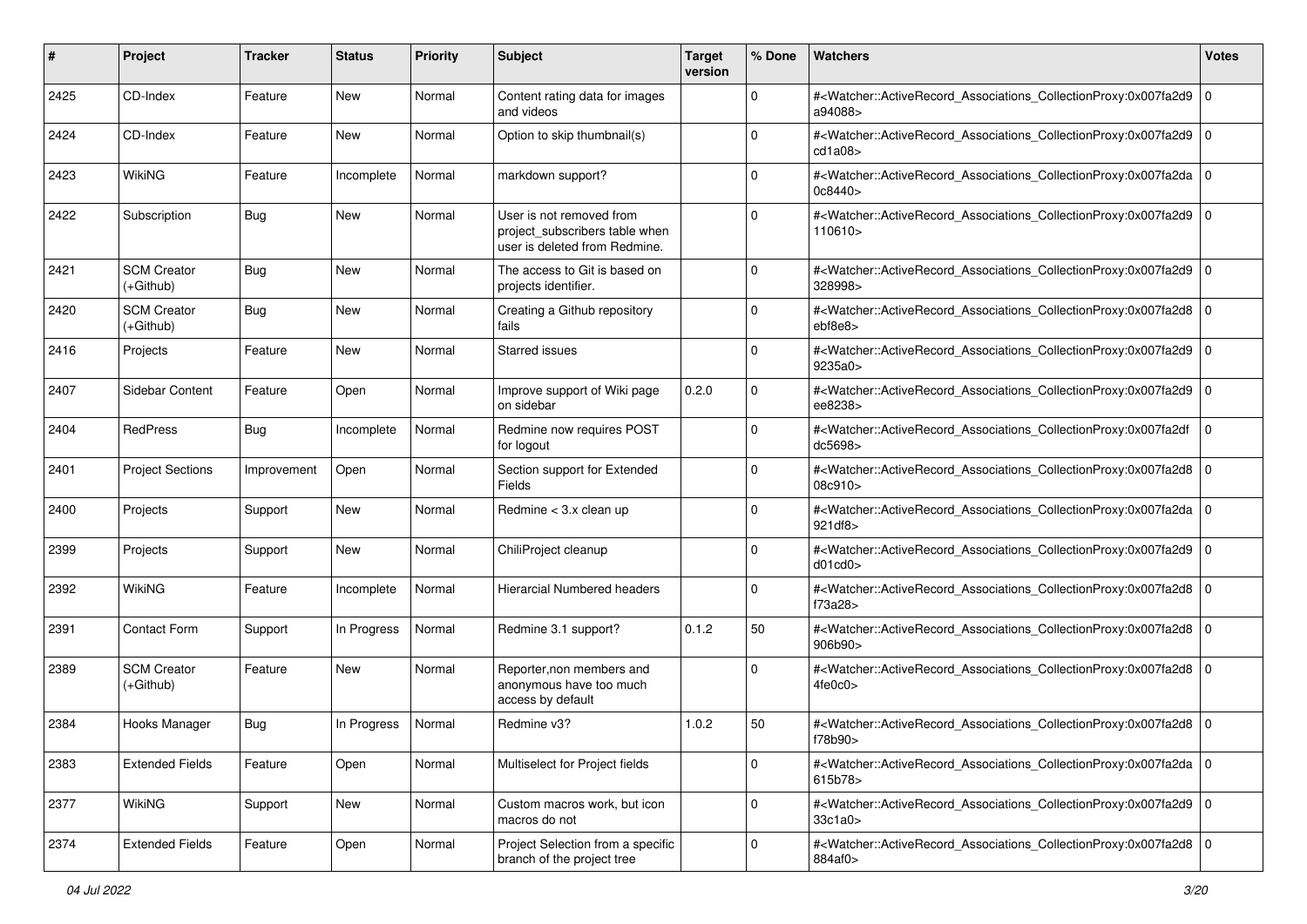| #    | Project                         | <b>Tracker</b> | <b>Status</b>         | <b>Priority</b> | <b>Subject</b>                                                       | <b>Target</b><br>version | % Done      | <b>Watchers</b>                                                                                                                                                             | <b>Votes</b>   |
|------|---------------------------------|----------------|-----------------------|-----------------|----------------------------------------------------------------------|--------------------------|-------------|-----------------------------------------------------------------------------------------------------------------------------------------------------------------------------|----------------|
| 2373 | Red-Andy                        | Feature        | Open                  | Normal          | Replacement for Georgia?                                             |                          | $\Omega$    | # <watcher::activerecord_associations_collectionproxy:0x007fa2d8<br>7f9e00&gt;</watcher::activerecord_associations_collectionproxy:0x007fa2d8<br>                           | l O            |
| 2372 | Meta                            | Feature        | Open                  | Normal          | Microdata for breadcrumbs                                            |                          | $\Omega$    | # <watcher::activerecord 0<br="" associations="" collectionproxy:0x007fa2da=""  ="">6d4190&gt;</watcher::activerecord>                                                      |                |
| 2371 | Meta                            | Feature        | Open                  | Normal          | Rich snippets for Wiki                                               |                          | $\Omega$    | # <watcher::activerecord_associations_collectionproxy:0x007fa2df<br>ed67f8&gt;</watcher::activerecord_associations_collectionproxy:0x007fa2df<br>                           | $\mathbf 0$    |
| 2370 | Meta                            | Feature        | Open                  | Normal          | Rich snippets for news                                               |                          | $\Omega$    | # <watcher::activerecord_associations_collectionproxy:0x007fa2dd 0<br="">621970&gt;</watcher::activerecord_associations_collectionproxy:0x007fa2dd>                         |                |
| 2369 | Meta                            | Feature        | Open                  | Normal          | Rich snippets for software apps                                      |                          | $\Omega$    | # <watcher::activerecord associations="" collectionproxy:0x007fa2df<br="">480ab0&gt;</watcher::activerecord>                                                                | $\mathbf 0$    |
| 2365 | <b>Extended Fields</b>          | Feature        | In Progress           | Normal          | Adding Redmine 3.0 support                                           | 0.2.4                    | 50          | # <watcher::activerecord_associations_collectionproxy:0x007fa2df<br><math>3fe</math>fb<math>0&gt;</math></watcher::activerecord_associations_collectionproxy:0x007fa2df<br> | $\Omega$       |
| 2363 | Sidebar Content                 | Patch          | Under<br>Verification | Normal          | Sidebar Redmine 3.0.0                                                | 0.2.0                    | $\Omega$    | # <watcher::activerecord_associations_collectionproxy:0x007fa2de<br>f0b8f0&gt;</watcher::activerecord_associations_collectionproxy:0x007fa2de<br>                           | ۱o             |
| 2359 | <b>Extended Fields</b>          | Bug            | In Progress           | Normal          | Extended fields plugin breaks<br>PDF export                          | 0.2.4                    | 90          | # <watcher::activerecord 0<br="" associations="" collectionproxy:0x007fa2dd=""  ="">5188f8&gt;</watcher::activerecord>                                                      |                |
| 2356 | <b>SCM Creator</b><br>(+Github) | <b>Bug</b>     | <b>New</b>            | Normal          | Repositories not removed from<br>file system                         |                          | $\Omega$    | # <watcher::activerecord_associations_collectionproxy:0x007fa2df<br><math>2</math>add<math>00</math></watcher::activerecord_associations_collectionproxy:0x007fa2df<br>     | $\mathbf 0$    |
| 2350 | <b>Extended Fields</b>          | <b>Bug</b>     | Under<br>Verification | Normal          | Extended Field Values that are<br>nil produce an error               | 0.2.4                    | $\Omega$    | # <watcher::activerecord_associations_collectionproxy:0x007fa2df<br>188ad8&gt;</watcher::activerecord_associations_collectionproxy:0x007fa2df<br>                           | $\Omega$       |
| 2348 | <b>Extended Fields</b>          | Bug            | Open                  | Normal          | Buggy implementation at<br>list.html.erb                             | 0.2.4                    | $\Omega$    | # <watcher::activerecord associations="" collectionproxy:0x007fa2de<br="">cac028&gt;</watcher::activerecord>                                                                | l O            |
| 2346 | <b>Project Sections</b>         | Bug            | Incomplete            | Normal          | Project list shifts when there are<br>more text in sidebar           |                          | $\Omega$    | # <watcher::activerecord_associations_collectionproxy:0x007fa2de<br>atb4b8</watcher::activerecord_associations_collectionproxy:0x007fa2de<br>                               | l o            |
| 2344 | <b>Extended Fields</b>          | Support        | Open                  | Normal          | Installation failure: uninitialized<br>constant ExtendedFieldsHelper |                          | 10          | # <watcher::activerecord_associations_collectionproxy:0x007fa2de<br>569630&gt;</watcher::activerecord_associations_collectionproxy:0x007fa2de<br>                           | l O            |
| 2341 | <b>Project Alias</b>            | Patch          | Under<br>Verification | Normal          | Underscore support for<br>Redmine                                    | 0.1.1                    | $\Omega$    | # <watcher::activerecord_associations_collectionproxy:0x007fa2de<br>051120&gt;</watcher::activerecord_associations_collectionproxy:0x007fa2de<br>                           | l O            |
| 2334 | <b>SCM Creator</b><br>(+Github) | Bug            | Open                  | Normal          | Github API does not load                                             | 0.5.1                    | $\mathbf 0$ | # <watcher::activerecord_associations_collectionproxy:0x007fa2dd 0<br=""  ="">a87398&gt;</watcher::activerecord_associations_collectionproxy:0x007fa2dd>                    |                |
| 2328 | <b>Extended Fields</b>          | Patch          | Under<br>Verification | Normal          | Make the Project type custom<br>fields sortable in issue lists       | 0.2.4                    | $\Omega$    | # <watcher::activerecord_associations_collectionproxy:0x007fa2dd 0<br="">725628&gt;</watcher::activerecord_associations_collectionproxy:0x007fa2dd>                         |                |
| 2327 | <b>Project Settings</b>         | <b>Bug</b>     | New                   | Normal          | visual styles of sections are not<br>applied                         |                          | $\Omega$    | # <watcher::activerecord associations="" collectionproxy:0x007fa2dd<br="">155090&gt;</watcher::activerecord>                                                                | $\overline{0}$ |
| 2326 | <b>SCM Creator</b><br>(+Github) | <b>Bug</b>     | Open                  | Normal          | redmine scm is incompatible<br>with redmine_git_hosting now?         | 0.5.1                    | 0           | # <watcher::activerecord 0<br="" associations="" collectionproxy:0x0055ce9c=""  ="">1272d8&gt;</watcher::activerecord>                                                      |                |
| 2325 | <b>SCM Creator</b><br>(+Github) | <b>Bug</b>     | Incomplete            | Normal          | Cannot add existing github repo                                      |                          | $\Omega$    | # <watcher::activerecord_associations_collectionproxy:0x0055ce98 0<br=""  ="">c19c80&gt;</watcher::activerecord_associations_collectionproxy:0x0055ce98>                    |                |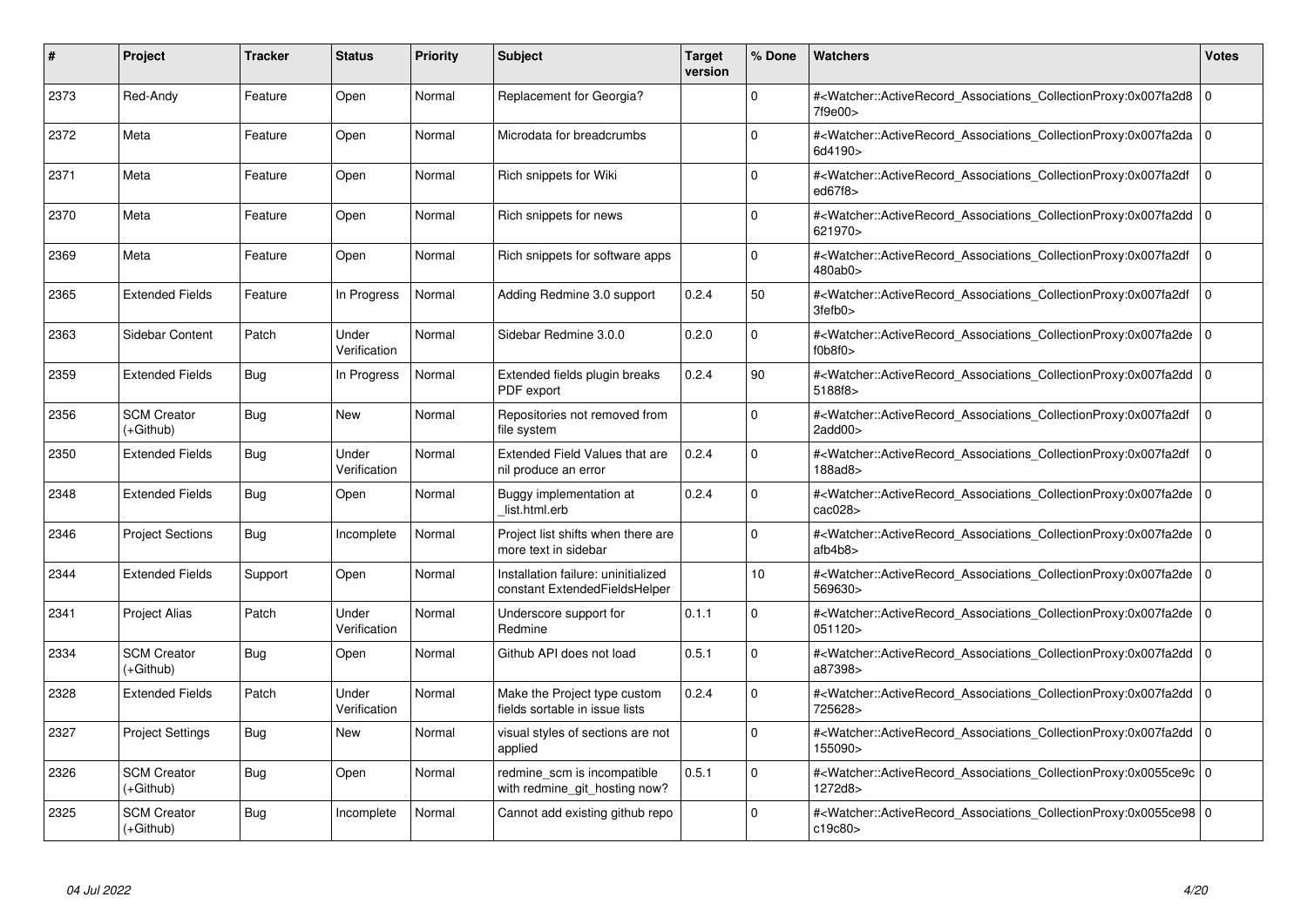| #    | Project                 | <b>Tracker</b> | <b>Status</b>         | <b>Priority</b> | <b>Subject</b>                                             | <b>Target</b><br>version | % Done   | <b>Watchers</b>                                                                                                                                          | <b>Votes</b> |
|------|-------------------------|----------------|-----------------------|-----------------|------------------------------------------------------------|--------------------------|----------|----------------------------------------------------------------------------------------------------------------------------------------------------------|--------------|
| 2324 | <b>Contact Form</b>     | Bug            | <b>New</b>            | Normal          | Submitter information missing<br>on email.                 |                          | $\Omega$ | # <watcher::activerecord 0<br="" associations="" collectionproxy:0x0055ce99=""  ="">4f8950&gt;</watcher::activerecord>                                   |              |
| 2323 | <b>Contact Form</b>     | <b>Bug</b>     | New                   | Normal          | non-english characters on Full<br>name                     |                          | $\Omega$ | # <watcher::activerecord 0<br="" associations="" collectionproxy:0x0055ce98=""  ="">d20d90&gt;</watcher::activerecord>                                   |              |
| 2322 | WikiNG                  | Bug            | Deferred              | Normal          | Viewing user pages does not<br>work after rename           |                          | $\Omega$ | # <watcher::activerecord_associations_collectionproxy:0x0055ce98 0<br="">7af7a8</watcher::activerecord_associations_collectionproxy:0x0055ce98>          |              |
| 2321 | <b>RedPress</b>         | Bug            | Open                  | Normal          | Users are still able to register in<br><b>WordPress</b>    |                          | $\Omega$ | # <watcher::activerecord 0<br="" associations="" collectionproxy:0x0055ce98=""  ="">5c8070&gt;</watcher::activerecord>                                   |              |
| 2320 | <b>Extended Fields</b>  | Bug            | Under<br>Verification | Normal          | Internal error when opening<br>issues tab                  | 0.2.4                    | $\Omega$ | # <watcher::activerecord_associations_collectionproxy:0x0055ce96 0<br=""  ="">100940&gt;</watcher::activerecord_associations_collectionproxy:0x0055ce96> |              |
| 2319 | <b>Extended Fields</b>  | Bug            | Open                  | Normal          | Incompatible with<br>rt custom field?                      | 0.2.4                    | $\Omega$ | # <watcher::activerecord_associations_collectionproxy:0x007fa2df<br>e25d18&gt;</watcher::activerecord_associations_collectionproxy:0x007fa2df<br>        | $\Omega$     |
| 2318 | <b>Extended Fields</b>  | Bug            | In Progress           | Normal          | Issues as pdf                                              | 0.2.4                    | 90       | # <watcher::activerecord associations="" collectionproxy:0x007fa2d9<br="">fac<math>980</math></watcher::activerecord>                                    | $\mathbf 0$  |
| 2317 | Hooks Manager           | Support        | New                   | Normal          | Change Assignee on custom<br>field selection               |                          | $\Omega$ | # <watcher::activerecord_associations_collectionproxy:0x007fa2d9 0<br=""  ="">1d5f28&gt;</watcher::activerecord_associations_collectionproxy:0x007fa2d9> |              |
| 2316 | Hooks Manager           | Translation    | <b>New</b>            | Normal          | French translation                                         |                          | $\Omega$ | # <watcher::activerecord 0<br="" associations="" collectionproxy:0x007fa2da=""  ="">1115c8&gt;</watcher::activerecord>                                   |              |
| 2315 | <b>Project Sections</b> | Feature        | Incomplete            | Normal          | Allow Projects to Appear in<br><b>Multiple Sections</b>    |                          | $\Omega$ | # <watcher::activerecord 0<br="" associations="" collectionproxy:0x007fa2d8=""  ="">00e7e0</watcher::activerecord>                                       |              |
| 2313 | Download Button         | Bug            | Open                  | Normal          | Emails include the Download<br>"button" with relative link |                          | $\Omega$ | # <watcher::activerecord_associations_collectionproxy:0x007fa2d8 0<br=""  ="">df6010&gt;</watcher::activerecord_associations_collectionproxy:0x007fa2d8> |              |
| 2312 | <b>Like Button</b>      | Translation    | <b>New</b>            | Normal          | Add Korean translation file                                |                          | $\Omega$ | # <watcher::activerecord associations="" collectionproxy:0x007fa2d9=""  <br="">3a1f78&gt;</watcher::activerecord>                                        | $\mathbf 0$  |
| 2310 | Sidebar Content         | Translation    | New                   | Normal          | Change Korean translation file<br>comment                  |                          | $\Omega$ | # <watcher::activerecord 0<br="" associations="" collectionproxy:0x007fa2d8=""  ="">27b870&gt;</watcher::activerecord>                                   |              |
| 2309 | Meta                    | Translation    | <b>New</b>            | Normal          | Update korean translation to<br>0.2.3                      |                          | $\Omega$ | # <watcher::activerecord_associations_collectionproxy:0x007fa2dd 0<br=""  ="">4800f8&gt;</watcher::activerecord_associations_collectionproxy:0x007fa2dd> |              |
| 2308 | <b>Extended Fields</b>  | Translation    | <b>New</b>            | Normal          | Add Korean translation file<br>comment                     | 0.2.4                    | $\Omega$ | # <watcher::activerecord 0<br="" associations="" collectionproxy:0x007fa2d8=""  ="">0f0618</watcher::activerecord>                                       |              |
| 2307 | Download Button         | Translation    | Under<br>Verification | Normal          | Change Korean translation file<br>comment                  | 0.1.1                    | $\Omega$ | # <watcher::activerecord_associations_collectionproxy:0x007fa2d8 0<br=""  ="">084a08&gt;</watcher::activerecord_associations_collectionproxy:0x007fa2d8> |              |
| 2305 | <b>Author Box</b>       | Translation    | <b>New</b>            | Normal          | Change Korean translation file<br>comment                  |                          | $\Omega$ | # <watcher::activerecord_associations_collectionproxy:0x007fa2d8 0<br=""  ="">7690f8&gt;</watcher::activerecord_associations_collectionproxy:0x007fa2d8> |              |
| 2304 | Meta                    | Support        | Open                  | Normal          | Ask Redmine guys to add hooks<br>to the core               |                          | $\Omega$ | # <watcher::activerecord 0<br="" associations="" collectionproxy:0x007fa2dff=""  ="">850c8&gt;</watcher::activerecord>                                   |              |
| 2303 | Meta                    | Feature        | Open                  | Normal          | Improve internal API                                       |                          | $\Omega$ | # <watcher::activerecord_associations_collectionproxy:0x007fa2d9 0<br="">b0e680&gt;</watcher::activerecord_associations_collectionproxy:0x007fa2d9>      |              |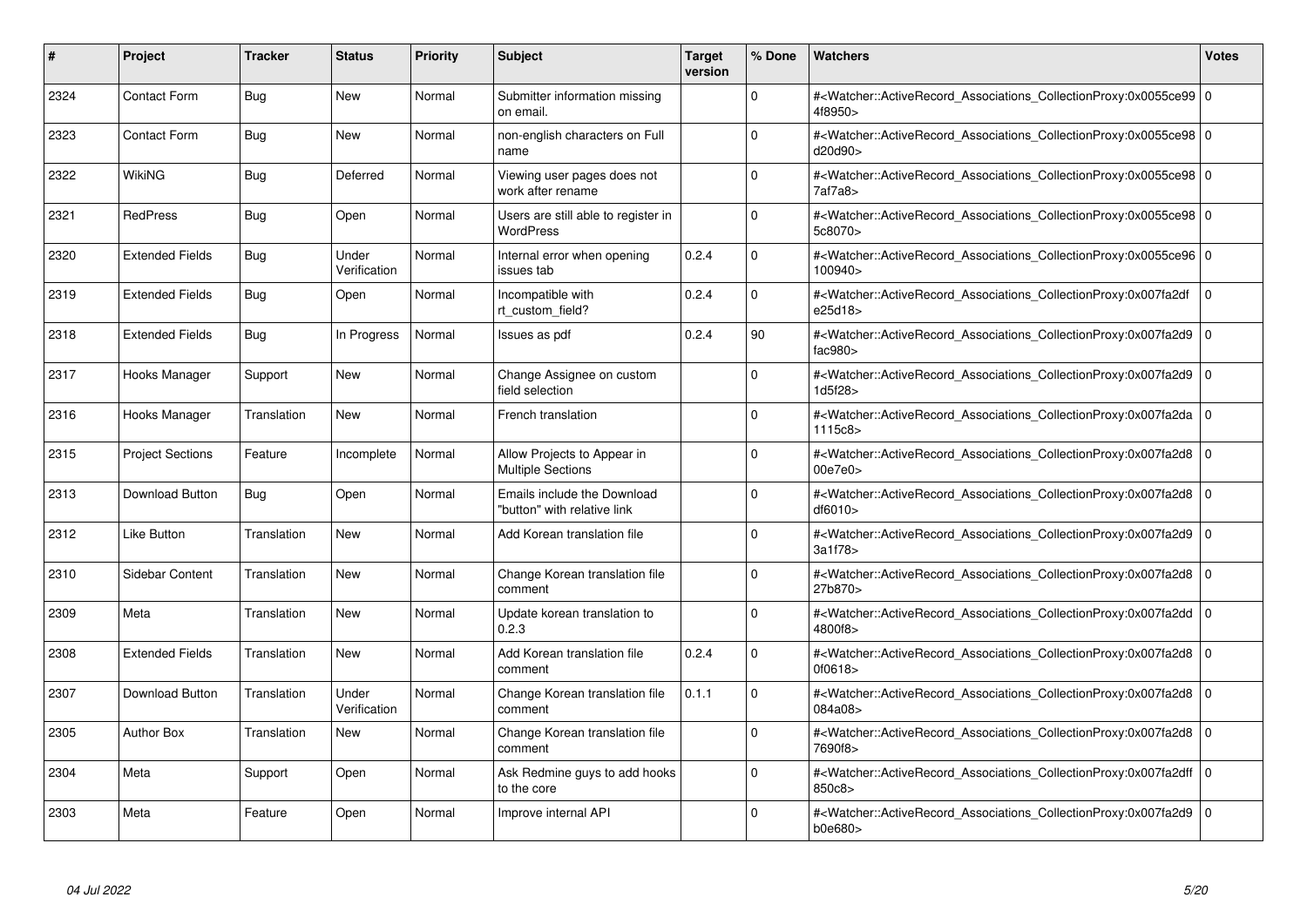| #    | <b>Project</b>                    | <b>Tracker</b> | <b>Status</b>         | <b>Priority</b> | <b>Subject</b>                                               | <b>Target</b><br>version | % Done      | <b>Watchers</b>                                                                                                                                          | <b>Votes</b>   |
|------|-----------------------------------|----------------|-----------------------|-----------------|--------------------------------------------------------------|--------------------------|-------------|----------------------------------------------------------------------------------------------------------------------------------------------------------|----------------|
| 2298 | RedWord                           | Support        | In Progress           | Normal          | Theme review by WordPress<br>reviewers                       |                          | 10          | # <watcher::activerecord_associations_collectionproxy:0x007fa2d8<br>009b00&gt;</watcher::activerecord_associations_collectionproxy:0x007fa2d8<br>        | 0              |
| 2295 | Hooks Manager                     | Bug            | Reopened              | Normal          | view_layouts_base_html_head<br>hook not working              |                          | 90          | # <watcher::activerecord_associations_collectionproxy:0x007fa2d9<br>3ce960&gt;</watcher::activerecord_associations_collectionproxy:0x007fa2d9<br>        | l O            |
| 2291 | <b>SCM Creator</b><br>(+Github)   | Feature        | Open                  | Normal          | Creator interface needs to be<br>simplified                  |                          | $\mathbf 0$ | # <watcher::activerecord 0<br="" associations="" collectionproxy:0x007fa2d9=""  ="">a58678&gt;</watcher::activerecord>                                   |                |
| 2290 | <b>SCM Creator</b><br>(+Github)   | Patch          | Under<br>Verification | Normal          | Various improvements to plugin                               | 0.5.1                    | 70          | # <watcher::activerecord_associations_collectionproxy:0x007fa2d8<br>d84be0</watcher::activerecord_associations_collectionproxy:0x007fa2d8<br>            | l 0            |
| 2289 | <b>RedPress</b>                   | Bug            | New                   | Normal          | Hide moved news from the<br>project overview page            |                          | $\Omega$    | # <watcher::activerecord_associations_collectionproxy:0x007fa2da 0<br=""  ="">b2a3c0</watcher::activerecord_associations_collectionproxy:0x007fa2da>     |                |
| 2287 | <b>SCM Creator</b><br>(+Github)   | Feature        | Incomplete            | Normal          | Allow to customize naming<br>policy for repositories         |                          | $\Omega$    | # <watcher::activerecord 0<br="" associations="" collectionproxy:0x007fa2d9=""  ="">89fa48&gt;</watcher::activerecord>                                   |                |
| 2286 | <b>SCM Creator</b><br>(+Github)   | Feature        | Incomplete            | Normal          | Add configuration option for<br>default encoding             |                          | $\Omega$    | # <watcher::activerecord_associations_collectionproxy:0x007fa2da<br>b38e70&gt;</watcher::activerecord_associations_collectionproxy:0x007fa2da<br>        | l 0            |
| 2285 | WordMine                          | Support        | In Progress           | Normal          | Can't get this to work                                       |                          | $\Omega$    | # <watcher::activerecord_associations_collectionproxy:0x007fa2d9 0<br=""  ="">bd0438&gt;</watcher::activerecord_associations_collectionproxy:0x007fa2d9> |                |
| 2278 | <b>SCM Creator</b><br>$(+Github)$ | Patch          | Deferred              | Normal          | Disable "Save repository" button<br>on new repositories      |                          | $\mathbf 0$ | # <watcher::activerecord_associations_collectionproxy:0x007fa2d9 0<br=""  ="">4a4ab0&gt;</watcher::activerecord_associations_collectionproxy:0x007fa2d9> |                |
| 2276 | Language Mix                      | Feature        | Incomplete            | Normal          | Group posts / show only the<br>primary article               |                          | $\Omega$    | # <watcher::activerecord_associations_collectionproxy:0x007fa2d9<br>580678&gt;</watcher::activerecord_associations_collectionproxy:0x007fa2d9<br>        | l 0            |
| 2273 | Hooks Manager                     | Support        | In Progress           | Normal          | Hook is invalid                                              |                          | $\Omega$    | # <watcher::activerecord_associations_collectionproxy:0x007fa2d8 0<br="">c75970&gt;</watcher::activerecord_associations_collectionproxy:0x007fa2d8>      |                |
| 2271 | Meta                              | Feature        | Open                  | Normal          | Default image for<br>OpenGraph/Twitter Cards                 |                          | $\Omega$    | # <watcher::activerecord 0<br="" associations="" collectionproxy:0x007fa2d8=""  ="">e4c230&gt;</watcher::activerecord>                                   |                |
| 2266 | Hooks Manager                     | Translation    | Incomplete            | Normal          | Spanish translation                                          |                          | 20          | # <watcher::activerecord associations="" collectionproxy:0x007fa2da<br="">2b00f0&gt;</watcher::activerecord>                                             | $\overline{0}$ |
| 2261 | <b>Extended Fields</b>            | Bug            | Incomplete            | Normal          | issues PDF view and<br>descriptions                          | 0.2.4                    | $\Omega$    | # <watcher::activerecord_associations_collectionproxy:0x007fa2df<br>bc4128&gt;</watcher::activerecord_associations_collectionproxy:0x007fa2df<br>        | 0              |
| 2260 | <b>Contact Form</b>               | Bug            | Incomplete            | Normal          | Conflicting with<br>redmine ckeditor plugin using<br>preview |                          | $\Omega$    | # <watcher::activerecord_associations_collectionproxy:0x007fa2d8 0<br=""  ="">45c180&gt;</watcher::activerecord_associations_collectionproxy:0x007fa2d8> |                |
| 2259 | <b>Contact Form</b>               | Feature        | Incomplete            | Normal          | Sender name in a message                                     |                          | $\mathbf 0$ | # <watcher::activerecord_associations_collectionproxy:0x007fa2d9<br>bb43f0</watcher::activerecord_associations_collectionproxy:0x007fa2d9<br>            | $\overline{0}$ |
| 2257 | <b>Download Button</b>            | Patch          | New                   | Normal          | Support for multiple downloads                               |                          | $\Omega$    | # <watcher::activerecord 0<br="" associations="" collectionproxy:0x007fa2d9=""  ="">b66ec0</watcher::activerecord>                                       |                |
| 2250 | <b>WikiNG</b>                     | Support        | Open                  | Normal          | Textilizable fix in Redmine                                  |                          | $\mathbf 0$ | # <watcher::activerecord_associations_collectionproxy:0x007fa2d9<br>f5f068&gt;</watcher::activerecord_associations_collectionproxy:0x007fa2d9<br>        | l O            |
| 2248 | <b>RedPress</b>                   | Feature        | Open                  | Normal          | Latest blog posts in Redmine                                 |                          | 0           | # <watcher::activerecord_associations_collectionproxy:0x007fa2da<br>b16190&gt;</watcher::activerecord_associations_collectionproxy:0x007fa2da<br>        | $\overline{0}$ |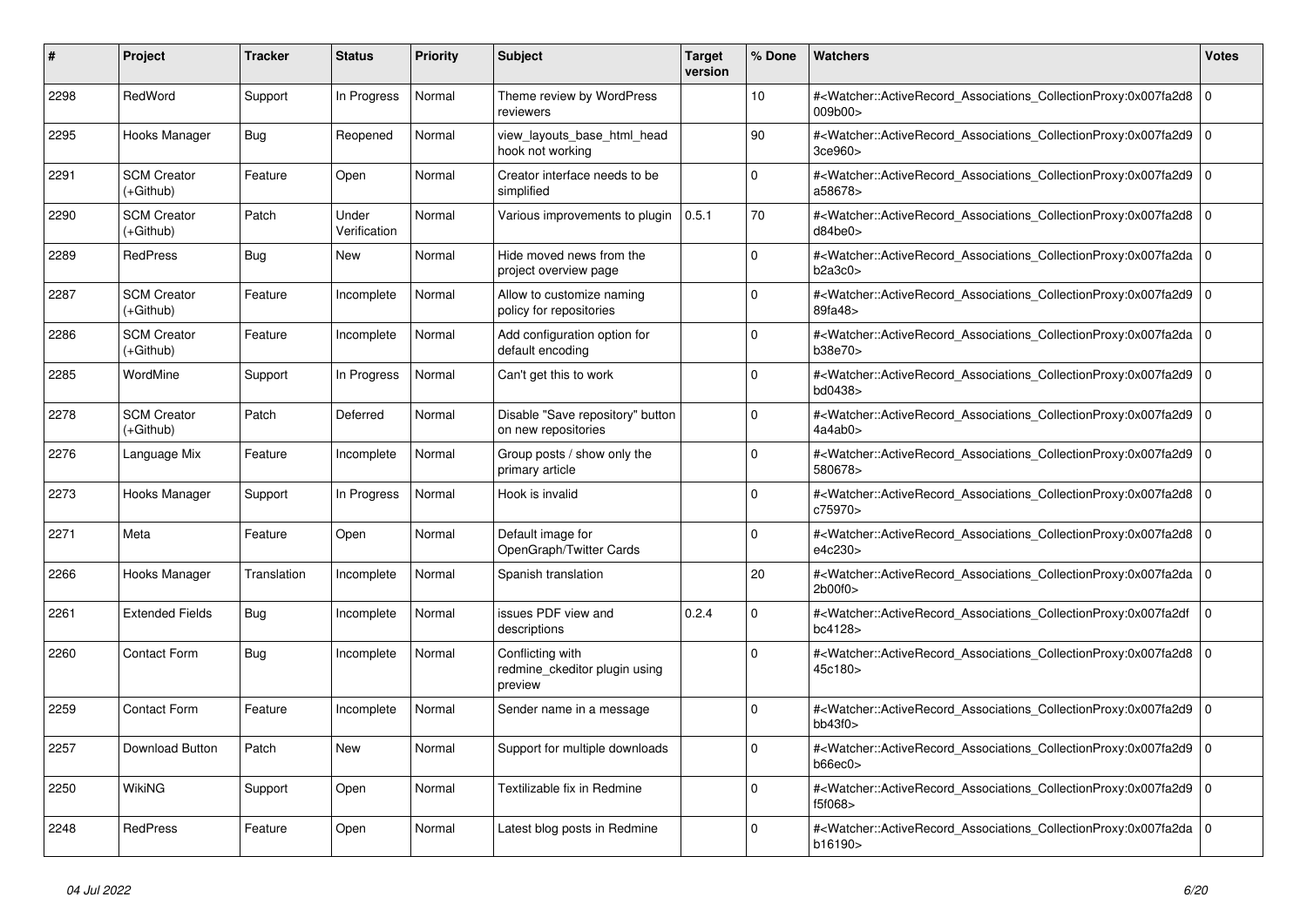| #    | Project                           | <b>Tracker</b> | <b>Status</b> | <b>Priority</b> | <b>Subject</b>                                                   | Target<br>version | % Done      | <b>Watchers</b>                                                                                                                                       | Votes          |
|------|-----------------------------------|----------------|---------------|-----------------|------------------------------------------------------------------|-------------------|-------------|-------------------------------------------------------------------------------------------------------------------------------------------------------|----------------|
| 2247 | RedPress                          | Improvement    | Open          | Normal          | Redirect back after logout                                       |                   | $\Omega$    | # <watcher::activerecord_associations_collectionproxy:0x007fa2d9<br>587928&gt;</watcher::activerecord_associations_collectionproxy:0x007fa2d9<br>     | l o            |
| 2246 | <b>RedPress</b>                   | Feature        | Open          | Normal          | Wiki syntax for blog posts                                       |                   | $\Omega$    | # <watcher::activerecord_associations_collectionproxy:0x007fa2d9<br>950528&gt;</watcher::activerecord_associations_collectionproxy:0x007fa2d9<br>     | I٥             |
| 2245 | RedWord                           | Improvement    | Open          | Normal          | Hellip in project titles                                         |                   | $\Omega$    | # <watcher::activerecord 0<br="" associations="" collectionproxy:0x007fa2da=""  ="">0965f8&gt;</watcher::activerecord>                                |                |
| 2244 | WordMine                          | Improvement    | Incomplete    | Normal          | Import the project on blog index<br>open                         |                   | $\Omega$    | # <watcher::activerecord_associations_collectionproxy:0x007fa2df<br>e964f0&gt;</watcher::activerecord_associations_collectionproxy:0x007fa2df<br>     | $\mathbf 0$    |
| 2243 | RedWord                           | Improvement    | <b>New</b>    | Normal          | Show unapproved comments<br>for admins                           |                   | $\Omega$    | # <watcher::activerecord_associations_collectionproxy:0x007fa2da 0<br="">cd378</watcher::activerecord_associations_collectionproxy:0x007fa2da>        |                |
| 2242 | <b>Extended Fields</b>            | Bug            | Incomplete    | Normal          | Message "invalid statement:<br>STR_TO_DATE" when using<br>MS SQL |                   | 30          | # <watcher::activerecord associations="" collectionproxy:0x007fa2d8<br="">e28f88&gt;</watcher::activerecord>                                          |                |
| 2241 | <b>Extended Fields</b>            | Feature        | Incomplete    | Normal          | Informations I see on Calendar                                   |                   | $\Omega$    | # <watcher::activerecord_associations_collectionproxy:0x007fa2d9<br>3e0d90&gt;</watcher::activerecord_associations_collectionproxy:0x007fa2d9<br>     | l O            |
| 2239 | <b>SCM Creator</b><br>$(+Github)$ | <b>Bug</b>     | Incomplete    | Normal          | No default identifer                                             |                   | $\Omega$    | # <watcher::activerecord_associations_collectionproxy:0x007fa2da 0<br=""  ="">0fb2c8</watcher::activerecord_associations_collectionproxy:0x007fa2da>  |                |
| 2237 | <b>Contact Form</b>               | Bug            | Open          | Normal          | Spam protection (looks like<br>$0.1.0$ is spam prone)            |                   | $\Omega$    | # <watcher::activerecord associations="" collectionproxy:0x007fa2df<br="">e8fa88&gt;</watcher::activerecord>                                          | $\mathbf 0$    |
| 2236 | <b>Extended Fields</b>            | <b>Bug</b>     | Incomplete    | Normal          | <b>Hint Lost</b>                                                 |                   | $\Omega$    | # <watcher::activerecord_associations_collectionproxy:0x007fa2d8<br>a44908&gt;</watcher::activerecord_associations_collectionproxy:0x007fa2d8<br>     | l O            |
| 2227 | <b>Extended Fields</b>            | Feature        | In Progress   | Normal          | Altering form elements for<br>custom fields                      | 0.2.4             | 50          | # <watcher::activerecord associations="" collectionproxy:0x007fa2d8<br="">778da0&gt;</watcher::activerecord>                                          | l o            |
| 2225 | OpenID Fix                        | Bug            | Incomplete    | Normal          | OpenID::TypeURIMismatch                                          |                   | $\Omega$    | # <watcher::activerecord associations="" collectionproxy:0x007fa2df<br="">e372e8&gt;</watcher::activerecord>                                          | $\mathbf 0$    |
| 2224 | WikiNG                            | Feature        | Incomplete    | Normal          | Option to disable glyphs?                                        |                   | $\Omega$    | # <watcher::activerecord_associations_collectionproxy:0x007fa2da<br>7263c8&gt;</watcher::activerecord_associations_collectionproxy:0x007fa2da<br>     | ۱o             |
| 2223 | <b>Extended Fields</b>            | Feature        | Open          | Normal          | Linked list custom field                                         |                   | $\Omega$    | # <watcher::activerecord 0<br="" associations="" collectionproxy:0x007fa2da=""  ="">4dd530&gt;</watcher::activerecord>                                |                |
| 2220 | <b>Extended Fields</b>            | Feature        | Incomplete    | Normal          | Project specific custom fields                                   |                   | $\mathbf 0$ | # <watcher::activerecord associations="" collectionproxy:0x007fa2d8<br="">e3ac60&gt;</watcher::activerecord>                                          | l O            |
| 2219 | <b>Project Sections</b>           | Feature        | Open          | Normal          | Wiki rule for section                                            |                   | $\Omega$    | # <watcher::activerecord_associations_collectionproxy:0x007fa2d8<br>1b5b20</watcher::activerecord_associations_collectionproxy:0x007fa2d8<br>         | $\overline{0}$ |
| 2214 | <b>Project Sections</b>           | Feature        | Incomplete    | Normal          | Featured and disregarded<br>projects                             |                   | $\Omega$    | # <watcher::activerecord 0<br="" associations="" collectionproxy:0x007fa2d8=""  ="">1324f0&gt;</watcher::activerecord>                                |                |
| 2213 | <b>Contact Form</b>               | <b>Bug</b>     | Incomplete    | Normal          | Unable to support Chinese <sup>[]</sup>                          |                   | $\Omega$    | # <watcher::activerecord_associations_collectionproxy:0x007fa2d9<br>e94430&gt;</watcher::activerecord_associations_collectionproxy:0x007fa2d9<br>     | l o            |
| 2210 | Hooks Manager                     | Feature        | Open          | Normal          | Sidebar access from other<br>hooks                               |                   | $\Omega$    | # <watcher::activerecord_associations_collectionproxy:0x007fa2dff 0<br=""  ="">7a6c8</watcher::activerecord_associations_collectionproxy:0x007fa2dff> |                |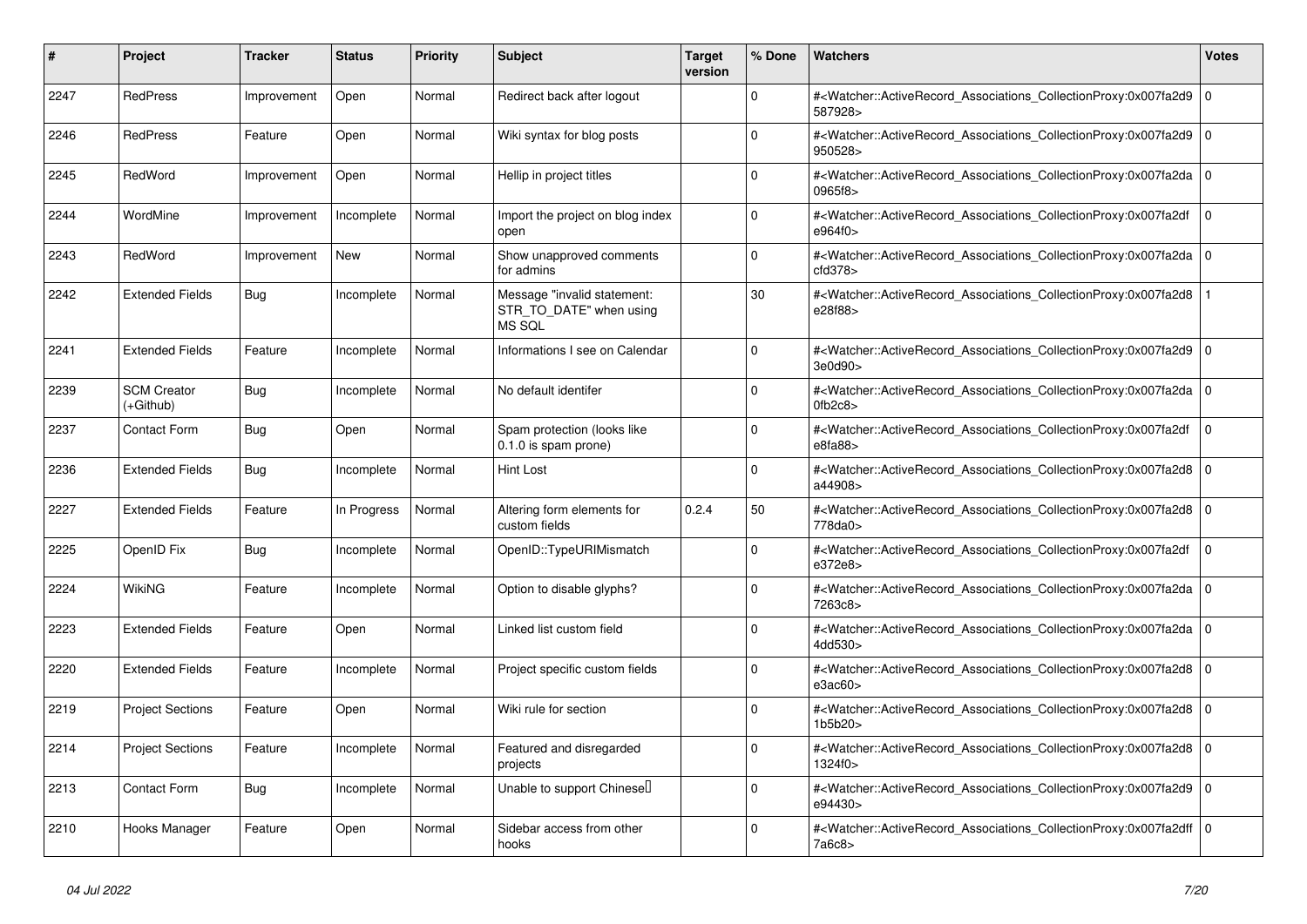| #    | Project                         | <b>Tracker</b> | <b>Status</b> | <b>Priority</b> | <b>Subject</b>                                                                | <b>Target</b><br>version | % Done      | <b>Watchers</b>                                                                                                                                                                           | <b>Votes</b> |
|------|---------------------------------|----------------|---------------|-----------------|-------------------------------------------------------------------------------|--------------------------|-------------|-------------------------------------------------------------------------------------------------------------------------------------------------------------------------------------------|--------------|
| 2209 | Hooks Manager                   | Feature        | Incomplete    | Normal          | A templating language support                                                 |                          | $\Omega$    | # <watcher::activerecord associations="" collectionproxy:0x007fa2de<br="">e80700&gt;</watcher::activerecord>                                                                              | 0            |
| 2201 | <b>SCM Creator</b><br>(+Github) | Feature        | Incomplete    | Normal          | Add feature auto create struct<br>directory for svn                           |                          | $\Omega$    | # <watcher::activerecord_associations_collectionproxy:0x007fa2de<br>e6c728&gt;</watcher::activerecord_associations_collectionproxy:0x007fa2de<br>                                         |              |
| 2196 | <b>Extended Fields</b>          | Support        | Open          | Normal          | Default values for "Wiki text"<br>custom fields not being applied             |                          | $\Omega$    | # <watcher::activerecord_associations_collectionproxy:0x007fa2de 0<br="">ff4848&gt;</watcher::activerecord_associations_collectionproxy:0x007fa2de>                                       |              |
| 2190 | Role Shift                      | <b>Bug</b>     | Incomplete    | Normal          | Unfortunately installation fails                                              |                          | $\Omega$    | # <watcher::activerecord_associations_collectionproxy:0x007fa2dd 0<br="">553728&gt;</watcher::activerecord_associations_collectionproxy:0x007fa2dd>                                       |              |
| 2184 | Role Shift                      | Support        | Incomplete    | Normal          | <b>Issue visibility</b>                                                       |                          | $\Omega$    | # <watcher::activerecord_associations_collectionproxy:0x007fa2df<br>2e6538&gt;</watcher::activerecord_associations_collectionproxy:0x007fa2df<br>                                         | $\Omega$     |
| 2179 | Projects                        | Feature        | Incomplete    | Normal          | Pingbacks and trackbacks                                                      |                          | $\Omega$    | # <watcher::activerecord_associations_collectionproxy:0x007fa2df<br><math>1</math>d<math>8</math>bf<math>0</math> &gt;</watcher::activerecord_associations_collectionproxy:0x007fa2df<br> | $\Omega$     |
| 2169 | <b>Contact Form</b>             | Feature        | Incomplete    | Normal          | Option to use own name,<br>reply-to, subject and message<br>fields            |                          | $\Omega$    | # <watcher::activerecord_associations_collectionproxy:0x007fa2de 0<br=""  ="">f4e5b0&gt;</watcher::activerecord_associations_collectionproxy:0x007fa2de>                                  |              |
| 2163 | Meta                            | <b>Bug</b>     | Incomplete    | Normal          | My site's Display lanugage was<br>only English, when I installed<br>plugin    |                          | $\Omega$    | # <watcher::activerecord 0<br="" associations="" collectionproxy:0x007fa2de=""  ="">bbf908</watcher::activerecord>                                                                        |              |
| 2160 | WikiNG                          | Improvement    | Incomplete    | Normal          | Rename {{version}} to {{hidden}}                                              |                          | $\mathbf 0$ | # <watcher::activerecord associations="" collectionproxy:0x007fa2de<br="">6c1988&gt;</watcher::activerecord>                                                                              | ۱٥           |
| 2157 | Projects                        | Feature        | Open          | Normal          | Short activity messages                                                       |                          | U           | # <watcher::activerecord 0<br="" associations="" collectionproxy:0x007fa2de=""  ="">2746a0</watcher::activerecord>                                                                        |              |
| 2155 | <b>Extended Fields</b>          | Bug            | Incomplete    | Normal          | Wiki text field donot work well<br>when using chinese as custom<br>field name |                          | 50          | # <watcher::activerecord associations="" collectionproxy:0x007fa2dd<br="">daa3e0<sub>&gt;</sub></watcher::activerecord>                                                                   | l O          |
| 2151 | Red-Andy                        | Bug            | Deferred      | Normal          | Conflict with sidebar_hide plugin                                             |                          | 30          | # <watcher::activerecord_associations_collectionproxy:0x007fa2dd 0<br=""  ="">926120&gt;</watcher::activerecord_associations_collectionproxy:0x007fa2dd>                                  |              |
| 2149 | <b>TOC</b>                      | Bug            | New           | Normal          | New dokuwiki default template<br>(from angua) make problem                    |                          | $\mathbf 0$ | # <watcher::activerecord_associations_collectionproxy:0x007fa2dd 0<br=""  ="">638c38&gt;</watcher::activerecord_associations_collectionproxy:0x007fa2dd>                                  |              |
| 2148 | Meta                            | Feature        | Open          | Normal          | Cache meta tags                                                               |                          | $\Omega$    | # <watcher::activerecord 0<br="" associations="" collectionproxy:0x007fa2dd=""  ="">09d508&gt;</watcher::activerecord>                                                                    |              |
| 2145 | Meta                            | Feature        | Open          | Normal          | Support Facebook publishing<br>through Graph API                              |                          | $\Omega$    | # <watcher::activerecord 0<br="" associations="" collectionproxy:0x0055ce9c=""  ="">10cca8</watcher::activerecord>                                                                        |              |
| 2132 | Download Button                 | Feature        | Open          | Normal          | Per version button                                                            |                          | $\Omega$    | # <watcher::activerecord_associations_collectionproxy:0x0055ce98 0<br="">cbb0f8</watcher::activerecord_associations_collectionproxy:0x0055ce98>                                           |              |
| 2131 | <b>Project Settings</b>         | Feature        | In Progress   | Normal          | Redmine 2 / Rails 3<br>compatibility                                          |                          | 80          | # <watcher::activerecord_associations_collectionproxy:0x0055ce98 2<br="">544b80&gt;</watcher::activerecord_associations_collectionproxy:0x0055ce98>                                       |              |
| 2117 | <b>Extended Fields</b>          | Feature        | Open          | Normal          | User list filter                                                              |                          | $\Omega$    | # <watcher::activerecord_associations_collectionproxy:0x0055ce99 0<br=""  ="">005e98&gt;</watcher::activerecord_associations_collectionproxy:0x0055ce99>                                  |              |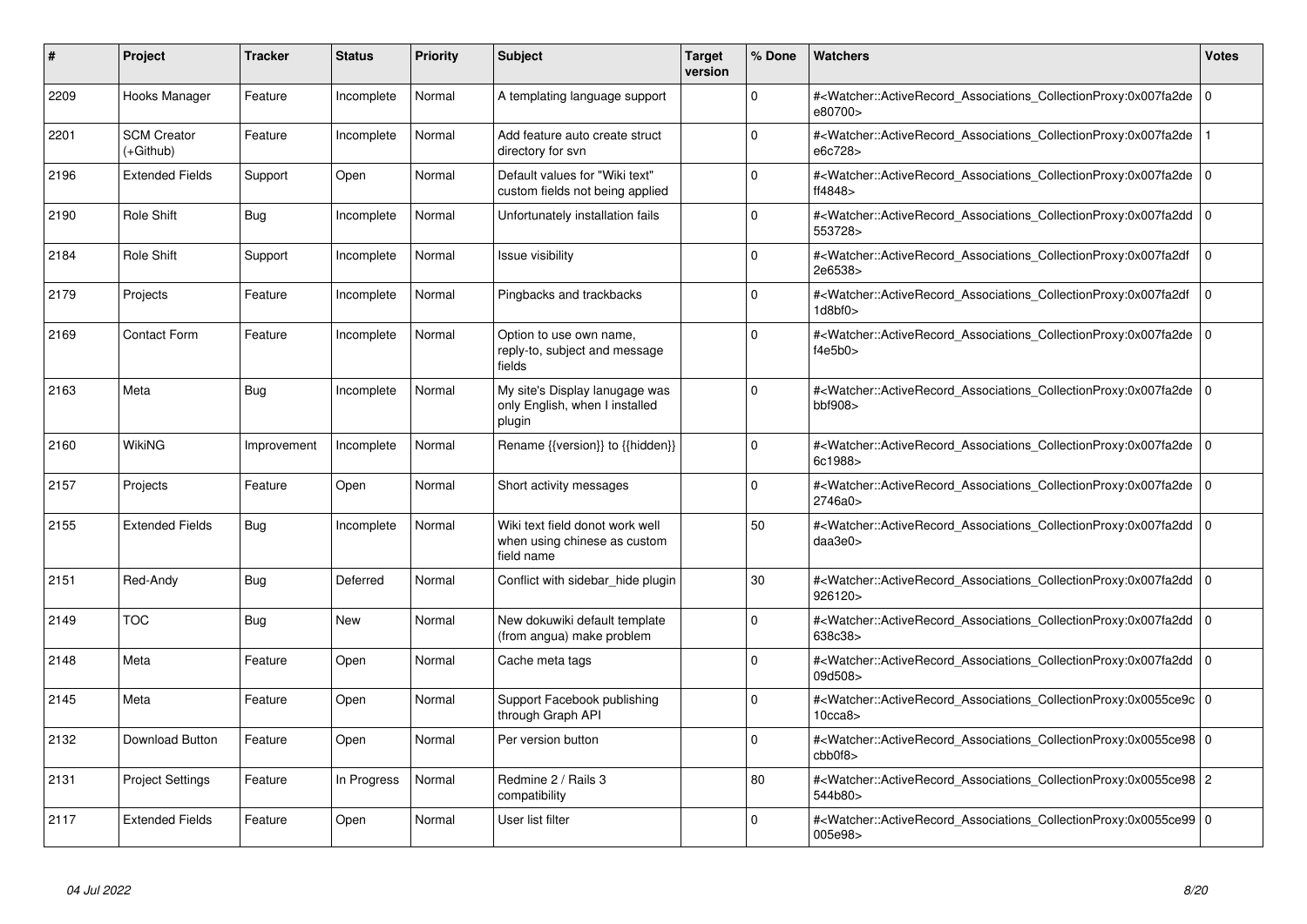| $\vert$ # | <b>Project</b>                    | <b>Tracker</b> | <b>Status</b> | <b>Priority</b> | <b>Subject</b>                                                                                                           | Target<br>version | % Done   | Watchers                                                                                                                                                 | <b>Votes</b> |
|-----------|-----------------------------------|----------------|---------------|-----------------|--------------------------------------------------------------------------------------------------------------------------|-------------------|----------|----------------------------------------------------------------------------------------------------------------------------------------------------------|--------------|
| 2114      | <b>Extended Fields</b>            | Feature        | Open          | Normal          | LDAP attributes for user custom<br>fields                                                                                |                   | $\Omega$ | # <watcher::activerecord_associations_collectionproxy:0x0055ce98 0<br=""  ="">8f9b90&gt;</watcher::activerecord_associations_collectionproxy:0x0055ce98> |              |
| 2111      | <b>SCM Creator</b><br>(+Github)   | Support        | Open          | Normal          | "Adding local repositories was<br>denied by the administrator"<br>message given when creating<br>SVN or Git repositories |                   | $\Omega$ | # <watcher::activerecord_associations_collectionproxy:0x0055ce98 0<br=""  ="">6183b8&gt;</watcher::activerecord_associations_collectionproxy:0x0055ce98> |              |
| 2109      | Sidebar Content                   | Feature        | Open          | Normal          | Sidebar for global pages, which<br>do not have one                                                                       | 0.2.0             | $\Omega$ | # <watcher::activerecord 0<br="" associations="" collectionproxy:0x007fa2d8="">c668d0&gt;</watcher::activerecord>                                        |              |
| 2108      | Projects                          | Bug            | Open          | Normal          | Weird export "button"                                                                                                    |                   | $\Omega$ | # <watcher::activerecord_associations_collectionproxy:0x007fa2df<br>e26358&gt;</watcher::activerecord_associations_collectionproxy:0x007fa2df<br>        | $\mathbf 0$  |
| 2107      | <b>Extended Fields</b>            | Support        | Open          | Normal          | WiKi formatting support to<br>custom field                                                                               |                   | $\Omega$ | # <watcher::activerecord_associations_collectionproxy:0x007fa2d8<br>0214f8&gt;</watcher::activerecord_associations_collectionproxy:0x007fa2d8<br>        | l O          |
| 2105      | <b>SCM Creator</b><br>$(+Github)$ | Feature        | Open          | Normal          | Integrate with existing scm<br>system                                                                                    |                   | $\Omega$ | # <watcher::activerecord 0<br="" associations="" collectionproxy:0x007fa2da=""  ="">9b46d0&gt;</watcher::activerecord>                                   |              |
| 2099      | <b>Extended Fields</b>            | Feature        | Incomplete    | Normal          | Create a custom field of type<br>'Category'                                                                              |                   | $\Omega$ | # <watcher::activerecord_associations_collectionproxy:0x007fa2d8 0<br=""  ="">211b50</watcher::activerecord_associations_collectionproxy:0x007fa2d8>     |              |
| 2093      | <b>Extended Fields</b>            | Feature        | Incomplete    | Normal          | Extended columns using<br>custom queries                                                                                 |                   | $\Omega$ | # <watcher::activerecord_associations_collectionproxy:0x007fa2da<br>25dcd8</watcher::activerecord_associations_collectionproxy:0x007fa2da<br>            | ۱o           |
| 2092      | <b>Extended Fields</b>            | Feature        | Incomplete    | Normal          | Users-to-issues custom fields<br>auto-fill                                                                               |                   | $\Omega$ | # <watcher::activerecord 0<br="" associations="" collectionproxy:0x007fa2da=""  ="">0c1f78&gt;</watcher::activerecord>                                   |              |
| 2088      | WikiNG                            | Enhancement    | Open          | Normal          | Add WikiNG buttons<br>everywhere to the editing<br>toolbar                                                               |                   | $\Omega$ | # <watcher::activerecord associations="" collectionproxy:0x007fa2da<br="">ad25a8&gt;</watcher::activerecord>                                             |              |
| 2085      | <b>WikiNG</b>                     | Feature        | Open          | Normal          | Twitter status                                                                                                           |                   | $\Omega$ | # <watcher::activerecord_associations_collectionproxy:0x007fa2d8 0<br=""  ="">dbddf0</watcher::activerecord_associations_collectionproxy:0x007fa2d8>     |              |
| 2084      | <b>SCM Creator</b><br>$(+Github)$ | Bug            | Incomplete    | Normal          | ActionView::Template::Error<br>(syntax error on line 33, col 12:                                                         |                   | $\Omega$ | # <watcher::activerecord_associations_collectionproxy:0x007fa2da<br>4ecda0</watcher::activerecord_associations_collectionproxy:0x007fa2da<br>            |              |
| 2080      | Projects                          | Enhancement    | <b>New</b>    | Normal          | Turkish translation                                                                                                      |                   | $\Omega$ | # <watcher::activerecord_associations_collectionproxy:0x007fa2da 0<br=""  ="">5ce318&gt;</watcher::activerecord_associations_collectionproxy:0x007fa2da> |              |
| 2079      | <b>WikiNG</b>                     | Feature        | Incomplete    | Normal          | Message to everyone in a<br>project                                                                                      |                   | $\Omega$ | # <watcher::activerecord_associations_collectionproxy:0x007fa2d9<br>f6e158&gt;</watcher::activerecord_associations_collectionproxy:0x007fa2d9<br>        | l O          |
| 2075      | <b>SCM Creator</b><br>(+Github)   | Feature        | Open          | Normal          | Make an option to fully<br>automate repository creation<br>without editing the URL field                                 |                   | $\Omega$ | # <watcher::activerecord_associations_collectionproxy:0x007fa2da 2<br="">c76e68&gt;</watcher::activerecord_associations_collectionproxy:0x007fa2da>      |              |
| 2054      | Like Button                       | Feature        | Open          | Normal          | Add URL setting                                                                                                          |                   | $\Omega$ | # <watcher::activerecord_associations_collectionproxy:0x007fa2d8 0<br=""  ="">c6e6e8</watcher::activerecord_associations_collectionproxy:0x007fa2d8>     |              |
| 2053      | <b>SCM Creator</b><br>(+Github)   | Feature        | Open          | Normal          | Set repository path according to<br>identifier when using multiple<br>repositories                                       |                   | $\Omega$ | # <watcher::activerecord associations="" collectionproxy:0x007fa2d9<br="">101318&gt;</watcher::activerecord>                                             |              |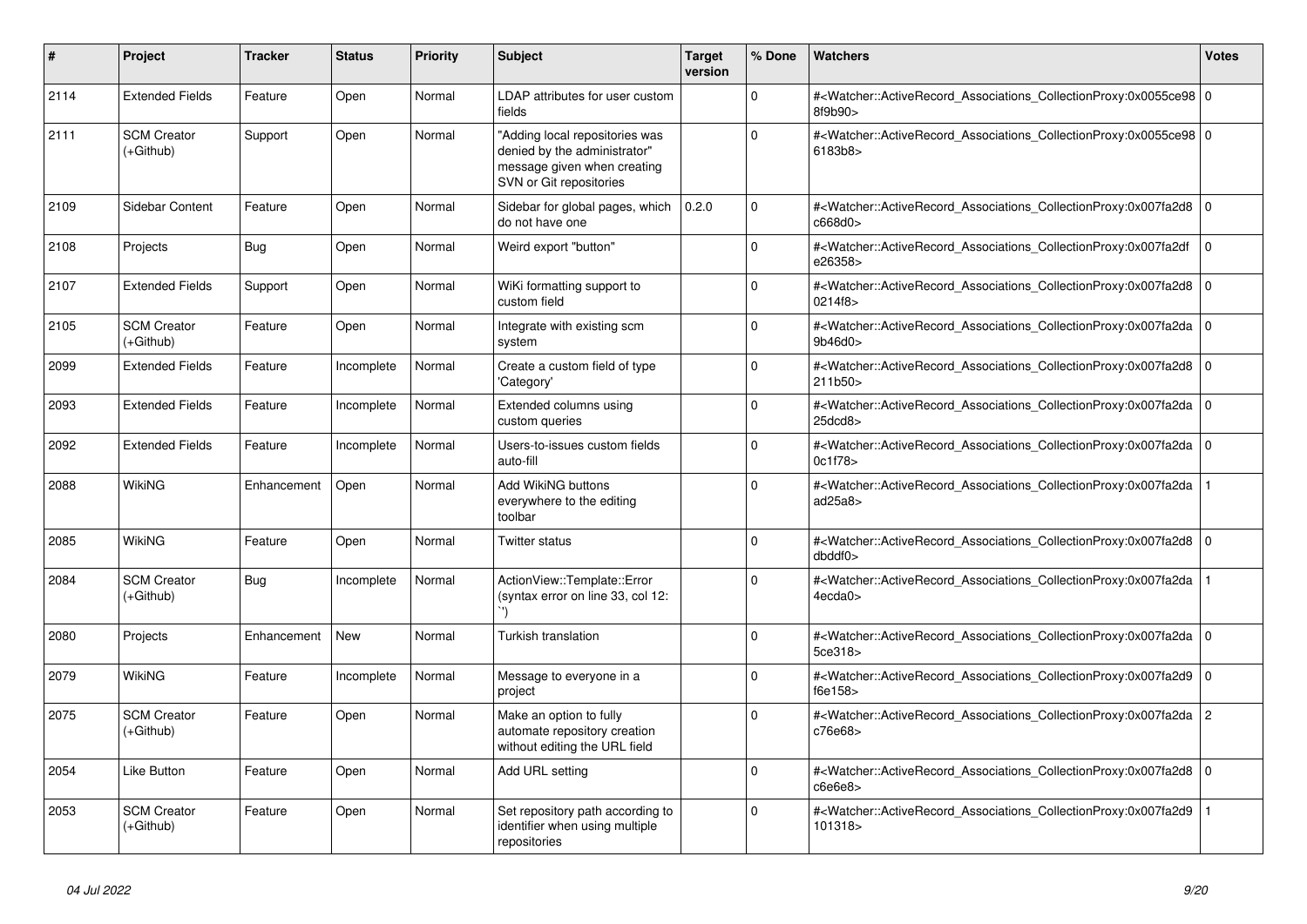| #    | Project                | <b>Tracker</b> | <b>Status</b>         | <b>Priority</b> | <b>Subject</b>                                   | <b>Target</b><br>version | % Done   | <b>Watchers</b>                                                                                                                                                           | <b>Votes</b>   |
|------|------------------------|----------------|-----------------------|-----------------|--------------------------------------------------|--------------------------|----------|---------------------------------------------------------------------------------------------------------------------------------------------------------------------------|----------------|
| 2028 | <b>Extended Fields</b> | Feature        | Incomplete            | Normal          | make fields final option                         |                          | $\Omega$ | # <watcher::activerecord associations="" collectionproxy:0x007fa2d8<br="">009dd0&gt;</watcher::activerecord>                                                              | $\mathbf 0$    |
| 2026 | <b>Extended Fields</b> | Feature        | Open                  | Normal          | Sizing defaults for custom fields                |                          | $\Omega$ | # <watcher::activerecord 0<br="" associations="" collectionproxy:0x007fa2da=""  ="">040b58&gt;</watcher::activerecord>                                                    |                |
| 2024 | OpenID Fix             | Patch          | Under<br>Verification | Normal          | Associate existing accounts by<br>email          |                          | $\Omega$ | # <watcher::activerecord_associations_collectionproxy:0x007fa2d8 0<br=""  ="">3f2c30&gt;</watcher::activerecord_associations_collectionproxy:0x007fa2d8>                  |                |
| 2019 | <b>Extended Fields</b> | Feature        | Open                  | Normal          | Custom field type web service                    |                          | $\Omega$ | # <watcher::activerecord associations="" collectionproxy:0x007fa2d8=""  <br="">f0c9b8</watcher::activerecord>                                                             | $\mathbf 0$    |
| 2018 | <b>Extended Fields</b> | Feature        | Open                  | Normal          | database query cutsom field<br>type              |                          | $\Omega$ | # <watcher::activerecord_associations_collectionproxy:0x007fa2d8<br>1db8e8&gt;</watcher::activerecord_associations_collectionproxy:0x007fa2d8<br>                         |                |
| 2011 | <b>Extended Fields</b> | Feature        | Incomplete            | Normal          | Custom field translations                        |                          | $\Omega$ | # <watcher::activerecord_associations_collectionproxy:0x007fa2d8  <br=""><math>69</math>cee<math>0</math></watcher::activerecord_associations_collectionproxy:0x007fa2d8> | $\Omega$       |
| 1995 | <b>Extended Fields</b> | Feature        | Open                  | Normal          | Checklist                                        |                          | $\Omega$ | # <watcher::activerecord 0<br="" associations="" collectionproxy:0x007fa2d8=""  ="">125048&gt;</watcher::activerecord>                                                    |                |
| 1994 | <b>WikiNG</b>          | Enhancement    | Incomplete            | Normal          | Inline warnings, tips etc                        |                          | $\Omega$ | # <watcher::activerecord_associations_collectionproxy:0x007fa2da 0<br=""  ="">aaeb80&gt;</watcher::activerecord_associations_collectionproxy:0x007fa2da>                  |                |
| 1993 | Advertising            | Feature        | Open                  | Normal          | Which types of user                              |                          | $\Omega$ | # <watcher::activerecord associations="" collectionproxy:0x007fa2df<br="">af6598&gt;</watcher::activerecord>                                                              | $\mathbf 0$    |
| 1989 | Projects               | Bug            | In Progress           | Normal          | Кирилиця в рекламі                               |                          | 90       | # <watcher::activerecord associations="" collectionproxy:0x007fa2d9<br="">197368&gt;</watcher::activerecord>                                                              | $\mathbf 0$    |
| 1988 | Orangutan              | Improvement    | Incomplete            | Normal          | Multithreading                                   |                          | $\Omega$ | # <watcher::activerecord_associations_collectionproxy:0x007fa2d9 0<br=""  ="">ae4ee8&gt;</watcher::activerecord_associations_collectionproxy:0x007fa2d9>                  |                |
| 1987 | Projects               | Feature        | Incomplete            | Normal          | Attachment resize                                |                          | $\Omega$ | # <watcher::activerecord associations="" collectionproxy:0x007fa2d8=""  <br="">c779a0&gt;</watcher::activerecord>                                                         | $\mathbf 0$    |
| 1985 | <b>Project Alias</b>   | Patch          | Deferred              | Normal          | Redmine.pm for Git supporting<br>project-aliases |                          | $\Omega$ | # <watcher::activerecord_associations_collectionproxy:0x007fa2d9 0<br=""  ="">eba888</watcher::activerecord_associations_collectionproxy:0x007fa2d9>                      |                |
| 1981 | Subscription           | Feature        | Open                  | Normal          | Site-wide notifications                          |                          | $\Omega$ | # <watcher::activerecord_associations_collectionproxy:0x007fa2d9<br>ft4bb8</watcher::activerecord_associations_collectionproxy:0x007fa2d9<br>                             |                |
| 1980 | WikiNG                 | Bug            | Open                  | Normal          | Problem running plugin in<br>development mode    |                          | $\Omega$ | # <watcher::activerecord associations="" collectionproxy:0x007fa2da<br="">04ec08&gt;</watcher::activerecord>                                                              | $-1$           |
| 1977 | <b>WikiNG</b>          | Feature        | Open                  | Normal          | Conditional macro for users &<br>groups          |                          | $\Omega$ | # <watcher::activerecord_associations_collectionproxy:0x007fa2d9<br>38a8c8</watcher::activerecord_associations_collectionproxy:0x007fa2d9<br>                             | $\overline{c}$ |
| 1969 | Projects               | Improvement    | Open                  | Normal          | Vote plugin                                      |                          | $\Omega$ | # <watcher::activerecord 0<br="" associations="" collectionproxy:0x007fa2d8=""  ="">a57058&gt;</watcher::activerecord>                                                    |                |
| 1968 | Orangutan              | Feature        | Open                  | Normal          | Creating a new issue                             | 1.06                     | $\Omega$ | # <watcher::activerecord associations="" collectionproxy:0x007fa2d9<br="">a13258&gt;</watcher::activerecord>                                                              | $\mathbf 0$    |
| 1957 | Download Button        | Feature        | Incomplete            | Normal          | Plugin configuration                             |                          | $\Omega$ | # <watcher::activerecord_associations_collectionproxy:0x007fa2d9 0<br=""  ="">e8eff8&gt;</watcher::activerecord_associations_collectionproxy:0x007fa2d9>                  |                |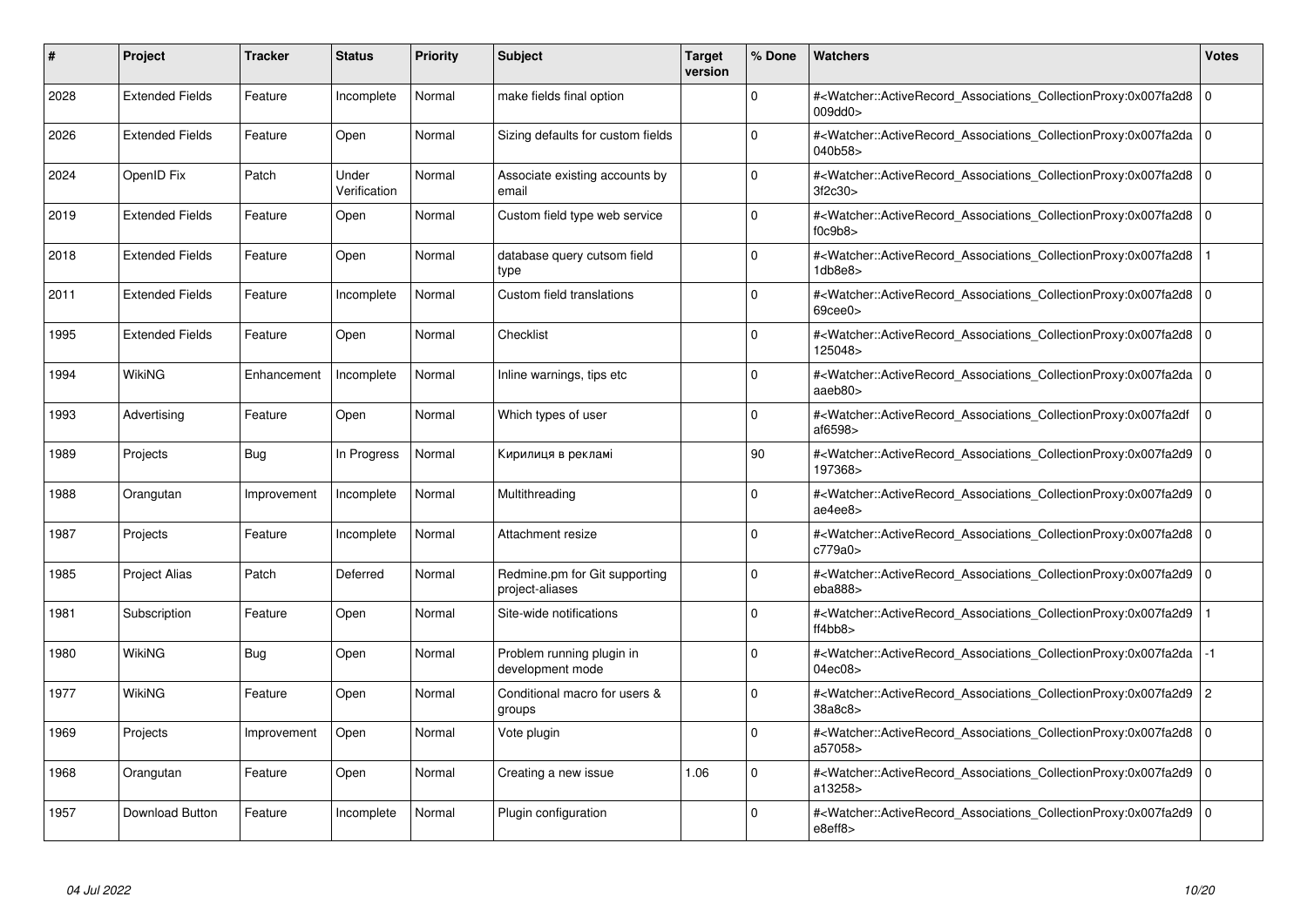| #    | Project                         | <b>Tracker</b> | <b>Status</b> | <b>Priority</b> | <b>Subject</b>                                        | <b>Target</b><br>version | % Done      | <b>Watchers</b>                                                                                                                                          | <b>Votes</b> |
|------|---------------------------------|----------------|---------------|-----------------|-------------------------------------------------------|--------------------------|-------------|----------------------------------------------------------------------------------------------------------------------------------------------------------|--------------|
| 1955 | <b>Extended Fields</b>          | Feature        | Incomplete    | Normal          | FTP link                                              |                          | 0           | # <watcher::activerecord associations="" collectionproxy:0x007fa2da<br="">5c0fb0&gt;</watcher::activerecord>                                             | l 0          |
| 1954 | <b>Extended Fields</b>          | Feature        | Incomplete    | Normal          | Mailto links                                          |                          | $\Omega$    | # <watcher::activerecord 0<br="" associations="" collectionproxy:0x007fa2dff=""  ="">396f0&gt;</watcher::activerecord>                                   |              |
| 1947 | <b>Extended Fields</b>          | Feature        | Open          | Normal          | Visible for admins only                               |                          | $\Omega$    | # <watcher::activerecord_associations_collectionproxy:0x007fa2d9<br>329118&gt;</watcher::activerecord_associations_collectionproxy:0x007fa2d9<br>        | 0            |
| 1943 | <b>Author Box</b>               | Feature        | Deferred      | Normal          | Author box layout change plan                         |                          | $\Omega$    | # <watcher::activerecord_associations_collectionproxy:0x007fa2d8 0<br="">199588&gt;</watcher::activerecord_associations_collectionproxy:0x007fa2d8>      |              |
| 1931 | WikiNG                          | Bug            | Deferred      | Normal          | it seems conflict with the<br>redmine ckeditor        |                          | $\Omega$    | # <watcher::activerecord_associations_collectionproxy:0x007fa2d9<br>9234d8&gt;</watcher::activerecord_associations_collectionproxy:0x007fa2d9<br>        |              |
| 1919 | <b>Extended Fields</b>          | Feature        | Incomplete    | Normal          | Extend Link extended field                            |                          | $\Omega$    | # <watcher::activerecord_associations_collectionproxy:0x007fa2da 0<br=""  ="">417308&gt;</watcher::activerecord_associations_collectionproxy:0x007fa2da> |              |
| 1915 | Red-Andy                        | Feature        | Incomplete    | Normal          | TOC items box should move as<br>we click on the item  |                          | $\Omega$    | # <watcher::activerecord associations="" collectionproxy:0x007fa2d8<br="">ect720</watcher::activerecord>                                                 | $\mathbf 0$  |
| 1905 | Orangutan                       | Feature        | Open          | Normal          | SCM monkey                                            |                          | $\Omega$    | # <watcher::activerecord_associations_collectionproxy:0x007fa2d8 0<br=""  ="">159668&gt;</watcher::activerecord_associations_collectionproxy:0x007fa2d8> |              |
| 1902 | Meta                            | Feature        | Incomplete    | Normal          | Consider clear html and light<br>mode                 |                          | $\Omega$    | # <watcher::activerecord_associations_collectionproxy:0x007fa2da 0<br=""  ="">425ea8&gt;</watcher::activerecord_associations_collectionproxy:0x007fa2da> |              |
| 1891 | Projects                        | Improvement    | Open          | Normal          | Add BASH & Perl CodeRay<br>scanners                   |                          | $\Omega$    | # <watcher::activerecord 0<br="" associations="" collectionproxy:0x007fa2d9=""  ="">9691e0&gt;</watcher::activerecord>                                   |              |
| 1888 | Orangutan::Redmin<br>e          | Feature        | Open          | Normal          | Reuse past tasks                                      |                          | $\Omega$    | # <watcher::activerecord_associations_collectionproxy:0x007fa2d8 0<br="">c586b8&gt;</watcher::activerecord_associations_collectionproxy:0x007fa2d8>      |              |
| 1884 | <b>Extended Fields</b>          | Feature        | Incomplete    | Normal          | Multiselect                                           |                          | $\Omega$    | # <watcher::activerecord_associations_collectionproxy:0x007fa2d8 0<br=""  ="">8576b8&gt;</watcher::activerecord_associations_collectionproxy:0x007fa2d8> |              |
| 1882 | <b>Extended Fields</b>          | Feature        | Incomplete    | Normal          | Wiki toolbar for Wiki text                            |                          | $\Omega$    | # <watcher::activerecord 0<br="" associations="" collectionproxy:0x007fa2d8=""  ="">445368&gt;</watcher::activerecord>                                   |              |
| 1878 | <b>SCM Creator</b><br>(+Github) | Support        | Deferred      | Normal          | Don't create bare GIt repository                      |                          | $\Omega$    | # <watcher::activerecord_associations_collectionproxy:0x007fa2da 0<br=""  ="">af90e0&gt;</watcher::activerecord_associations_collectionproxy:0x007fa2da> |              |
| 1858 | <b>SCM Creator</b><br>(+Github) | Feature        | Open          | Normal          | New Wiki/Textile macro                                |                          | $\Omega$    | # <watcher::activerecord 0<br="" associations="" collectionproxy:0x007fa2da=""  ="">567460&gt;</watcher::activerecord>                                   |              |
| 1853 | Projects                        | Support        | Open          | Normal          | Customizer                                            |                          | $\Omega$    | # <watcher::activerecord_associations_collectionproxy:0x007fa2d9 0<br="">028518&gt;</watcher::activerecord_associations_collectionproxy:0x007fa2d9>      |              |
| 1842 | <b>Author Box</b>               | Feature        | Open          | Normal          | Show multiple/all roles                               | 1.0.0                    | $\Omega$    | # <watcher::activerecord_associations_collectionproxy:0x007fa2d8 0<br=""  ="">224250&gt;</watcher::activerecord_associations_collectionproxy:0x007fa2d8> |              |
| 1829 | Projects                        | Feature        | Open          | Normal          | A project generator from<br>templates                 |                          | $\mathbf 0$ | # <watcher::activerecord 0<br="" associations="" collectionproxy:0x007fa2d8=""  ="">15d010&gt;</watcher::activerecord>                                   |              |
| 1828 | <b>Contact Form</b>             | Support        | Deferred      | Normal          | Incorrect from/reply to address<br>used in sent email |                          | 40          | # <watcher::activerecord_associations_collectionproxy:0x007fa2d9 0<br=""  ="">ece1d0</watcher::activerecord_associations_collectionproxy:0x007fa2d9>     |              |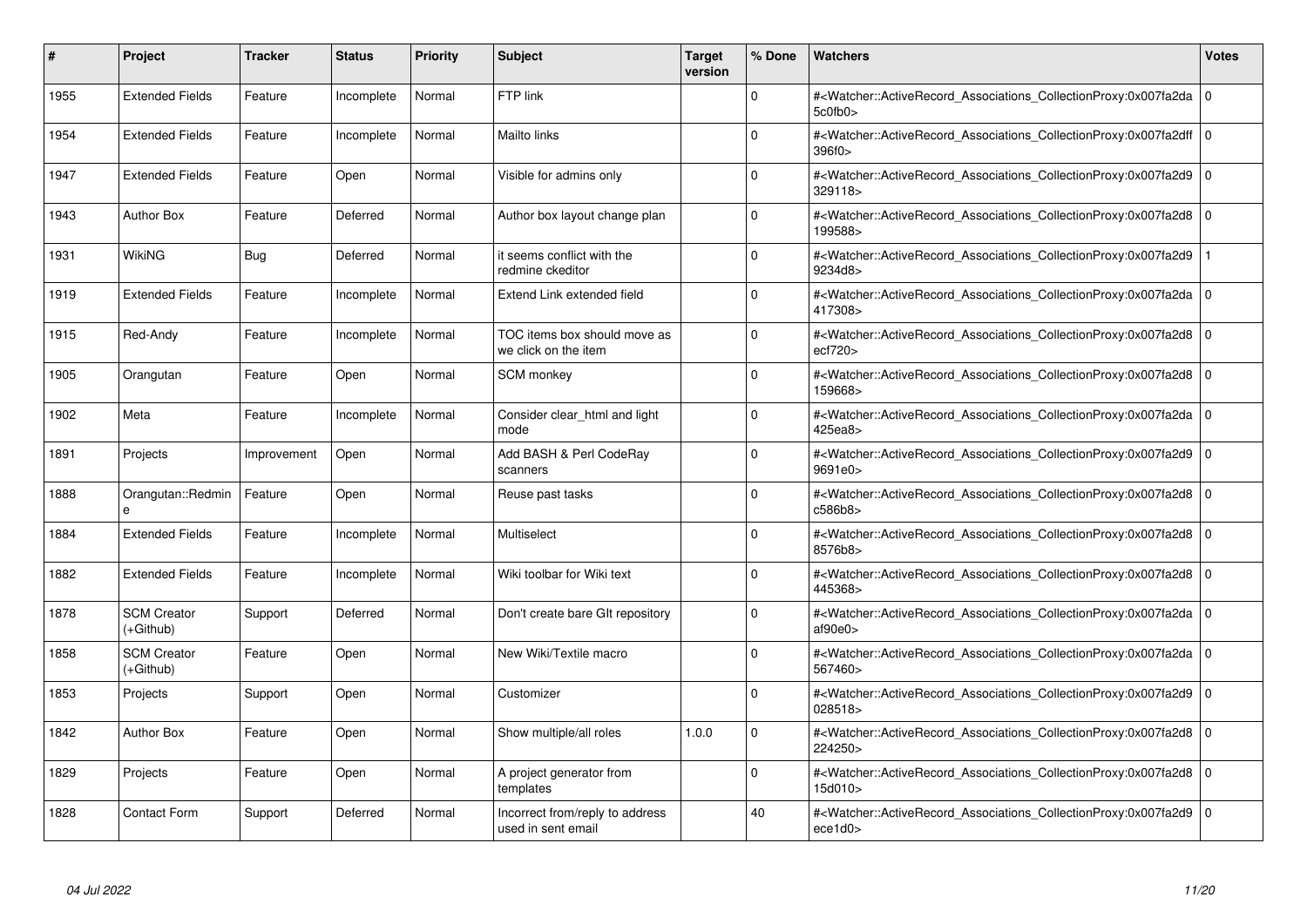| #    | Project                         | <b>Tracker</b> | <b>Status</b> | <b>Priority</b> | <b>Subject</b>                                          | <b>Target</b><br>version | % Done   | <b>Watchers</b>                                                                                                                                          | <b>Votes</b>   |
|------|---------------------------------|----------------|---------------|-----------------|---------------------------------------------------------|--------------------------|----------|----------------------------------------------------------------------------------------------------------------------------------------------------------|----------------|
| 1812 | <b>Author Box</b>               | Feature        | Open          | Normal          | Custom fields support                                   | 1.0.0                    | $\Omega$ | # <watcher::activerecord_associations_collectionproxy:0x007fa2d8  <br="">5d6128&gt;</watcher::activerecord_associations_collectionproxy:0x007fa2d8>      | $\mathbf 0$    |
| 1799 | Projects                        | <b>Bug</b>     | Open          | Normal          | Thumbnail overflows issues on<br>overview page          |                          | $\Omega$ | # <watcher::activerecord_associations_collectionproxy:0x007fa2dd 0<br=""  ="">363620&gt;</watcher::activerecord_associations_collectionproxy:0x007fa2dd> |                |
| 1796 | Projects                        | Feature        | Open          | Normal          | <b>Translations helper</b>                              |                          | $\Omega$ | # <watcher::activerecord_associations_collectionproxy:0x007fa2de 0<br=""  ="">d25f40&gt;</watcher::activerecord_associations_collectionproxy:0x007fa2de> |                |
| 1793 | <b>SCM Creator</b><br>(+Github) | Feature        | Incomplete    | Normal          | Allow the creation of non-local<br>repositories         |                          | $\Omega$ | # <watcher::activerecord_associations_collectionproxy:0x007fa2df<br>03e358&gt;</watcher::activerecord_associations_collectionproxy:0x007fa2df<br>        | $\overline{c}$ |
| 1790 | Projects                        | Feature        | Open          | Normal          | Rotate logs                                             |                          | $\Omega$ | # <watcher::activerecord associations="" collectionproxy:0x007fa2dd<br="">64c1c0&gt;</watcher::activerecord>                                             | $\mathbf 0$    |
| 1784 | Hooks Manager                   | Feature        | Open          | Normal          | Support per-project Ads                                 |                          | $\Omega$ | # <watcher::activerecord_associations_collectionproxy:0x007fa2df<br>3805c0&gt;</watcher::activerecord_associations_collectionproxy:0x007fa2df<br>        | $\mathbf 0$    |
| 1783 | Projects                        | <b>Bug</b>     | Open          | Normal          | Weird logouts                                           |                          | $\Omega$ | # <watcher::activerecord_associations_collectionproxy:0x007fa2df<br>2439a0&gt;</watcher::activerecord_associations_collectionproxy:0x007fa2df<br>        | $\Omega$       |
| 1771 | Sidebar Content                 | Feature        | Open          | Normal          | Global contents                                         | 0.2.0                    | $\Omega$ | # <watcher::activerecord associations="" collectionproxy:0x007fa2df<br="">0f9e50&gt;</watcher::activerecord>                                             | $\mathbf 0$    |
| 1763 | <b>SCM Creator</b><br>(+Github) | Bug            | Open          | Normal          | 'Create repository" button<br>hiding is too restrictive |                          | $\Omega$ | # <watcher::activerecord_associations_collectionproxy:0x007fa2de 0<br=""  ="">c472e0&gt;</watcher::activerecord_associations_collectionproxy:0x007fa2de> |                |
| 1739 | CD-Index                        | Feature        | Open          | Normal          | Debian package                                          |                          | $\Omega$ | # <watcher::activerecord_associations_collectionproxy:0x007fa2de<br>9126b0&gt;</watcher::activerecord_associations_collectionproxy:0x007fa2de<br>        |                |
| 1736 | CD-Index                        | Feature        | Open          | Normal          | Command-line options and<br>environmental variables     |                          | $\Omega$ | # <watcher::activerecord_associations_collectionproxy:0x007fa2de 0<br=""  ="">48ad90&gt;</watcher::activerecord_associations_collectionproxy:0x007fa2de> |                |
| 1735 | <b>TOC</b>                      | <b>Bug</b>     | Incomplete    | Normal          | Broken in new DokuWiki?                                 |                          | $\Omega$ | # <watcher::activerecord_associations_collectionproxy:0x007fa2de  <br="">02db30&gt;</watcher::activerecord_associations_collectionproxy:0x007fa2de>      | $\Omega$       |
| 1733 | CD-Index                        | Feature        | Open          | Normal          | Put more info about the media<br>into header            |                          | $\Omega$ | # <watcher::activerecord associations="" collectionproxy:0x007fa2dd<br="">b546b8&gt;</watcher::activerecord>                                             | $\mathbf 0$    |
| 1731 | CD-Index                        | Bug            | Incomplete    | Normal          | Libarchive<br>archive_read_symlink returns<br>garbage   |                          | $\Omega$ | # <watcher::activerecord_associations_collectionproxy:0x007fa2dd 0<br="">7d42b8&gt;</watcher::activerecord_associations_collectionproxy:0x007fa2dd>      |                |
| 1729 | CD-Index                        | Bug            | Incomplete    | Normal          | Segfault in libarchive when<br>working with large ISO   |                          | $\Omega$ | # <watcher::activerecord 0<br="" associations="" collectionproxy:0x007fa2dd=""  ="">3973f8&gt;</watcher::activerecord>                                   |                |
| 1725 | Red-Andy                        | Feature        | Deferred      | Normal          | Stick footer to the bottom of a<br>page                 |                          | 50       | # <watcher::activerecord_associations_collectionproxy:0x007fa2dc<br>e87a70&gt;</watcher::activerecord_associations_collectionproxy:0x007fa2dc<br>        |                |
| 1723 | CD-Index                        | Feature        | Open          | Normal          | PHP module                                              |                          | $\Omega$ | # <watcher::activerecord_associations_collectionproxy:0x0055ce9b 0<br=""  ="">e820c8&gt;</watcher::activerecord_associations_collectionproxy:0x0055ce9b> |                |
| 1716 | Projects                        | Feature        | In Progress   | Normal          | Orangutan video/chat demo                               |                          | 10       | # <watcher::activerecord_associations_collectionproxy:0x0055ce98 0<br=""  ="">b76940&gt;</watcher::activerecord_associations_collectionproxy:0x0055ce98> |                |
| 1695 | <b>Sidebar Content</b>          | Feature        | Open          | Normal          | Multiple contents                                       | 0.2.0                    | $\Omega$ | # <watcher::activerecord 0<br="" associations="" collectionproxy:0x0055ce99=""  ="">3078f8&gt;</watcher::activerecord>                                   |                |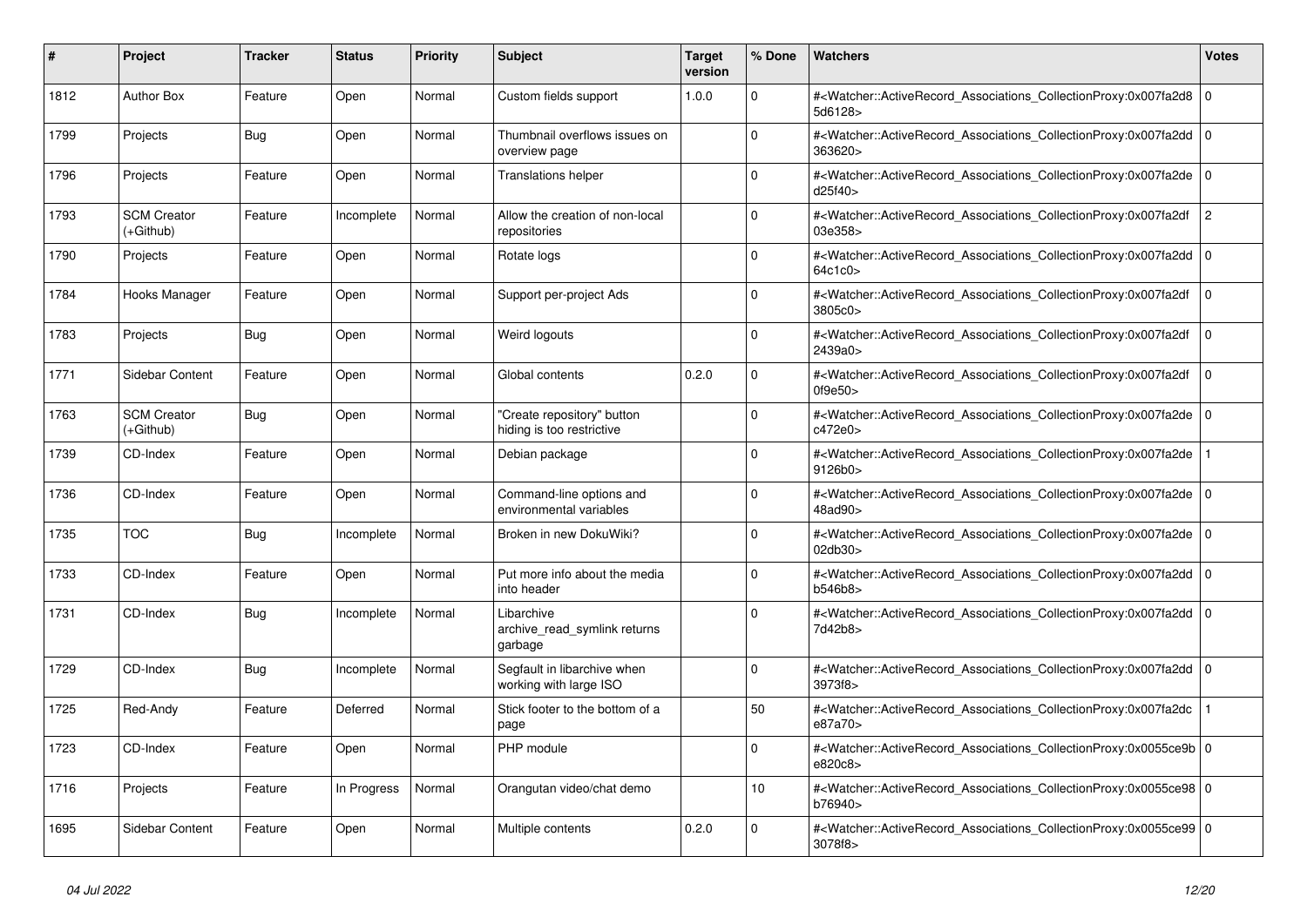| #    | Project                | <b>Tracker</b> | <b>Status</b> | <b>Priority</b> | <b>Subject</b>                                                        | <b>Target</b><br>version | % Done      | <b>Watchers</b>                                                                                                                                          | <b>Votes</b> |
|------|------------------------|----------------|---------------|-----------------|-----------------------------------------------------------------------|--------------------------|-------------|----------------------------------------------------------------------------------------------------------------------------------------------------------|--------------|
| 1687 | Meta                   | Feature        | Open          | Normal          | Global Meta tags, Meta tags per<br>project and per page               |                          | 0           | # <watcher::activerecord_associations_collectionproxy:0x0055ce98 0<br="">b91ce0</watcher::activerecord_associations_collectionproxy:0x0055ce98>          |              |
| 1682 | Orangutan              | Improvement    | Open          | Normal          | Take into account if time<br>tracking module is enabled               | 1.06                     | $\Omega$    | # <watcher::activerecord_associations_collectionproxy:0x0055ce98 0<br="">6a8288&gt;</watcher::activerecord_associations_collectionproxy:0x0055ce98>      |              |
| 1680 | Orangutan::Redmin<br>e | Bug            | Open          | Normal          | <b>Cancelling Comment context</b>                                     |                          | $\Omega$    | # <watcher::activerecord_associations_collectionproxy:0x0055ce98 0<br="">3a1f58&gt;</watcher::activerecord_associations_collectionproxy:0x0055ce98>      |              |
| 1678 | Orangutan::Redmin<br>e | Improvement    | Open          | Normal          | Suggest changing issue when<br>default issue is closed                | 1.07                     | $\Omega$    | # <watcher::activerecord_associations_collectionproxy:0x007fa2d8 0<br=""  ="">bb3eb0&gt;</watcher::activerecord_associations_collectionproxy:0x007fa2d8> |              |
| 1624 | Orangutan              | Enhancement    | Open          | Normal          | ChiliProject support                                                  |                          | $\Omega$    | # <watcher::activerecord_associations_collectionproxy:0x007fa2d8 0<br=""  ="">839f78&gt;</watcher::activerecord_associations_collectionproxy:0x007fa2d8> |              |
| 1622 | Orangutan::Redmin      | Improvement    | Incomplete    | Normal          | Support rest_hours column                                             |                          | $\Omega$    | # <watcher::activerecord_associations_collectionproxy:0x007fa2d9 0<br=""  ="">aad1c8&gt;</watcher::activerecord_associations_collectionproxy:0x007fa2d9> |              |
| 1620 | Orangutan              | Improvement    | Open          | Normal          | Fix foreign handlers API                                              | 2.00                     | $\mathbf 0$ | # <watcher::activerecord_associations_collectionproxy:0x007fa2da 0<br=""  ="">2a2680&gt;</watcher::activerecord_associations_collectionproxy:0x007fa2da> |              |
| 1616 | Orangutan::Redmin<br>e | Enhancement    | Open          | Normal          | Redmine notification for<br>changes made in Orangutan                 | 1.08                     | 0           | # <watcher::activerecord_associations_collectionproxy:0x007fa2d8<br>ba3948&gt;</watcher::activerecord_associations_collectionproxy:0x007fa2d8<br>        |              |
| 1613 | Orangutan::Redmin<br>e | Bug            | Open          | Normal          | Guarantee that a notification will<br>come to end user                | 1.08                     | $\Omega$    | # <watcher::activerecord_associations_collectionproxy:0x007fa2d9<br>5d4d40&gt;</watcher::activerecord_associations_collectionproxy:0x007fa2d9<br>        |              |
| 1609 | Orangutan::Redmin<br>e | Improvement    | Open          | Normal          | Use text similarity score when<br>suggesting renaming or<br>replacing | 1.07                     | 0           | # <watcher::activerecord_associations_collectionproxy:0x007fa2d8 0<br=""  ="">16de38&gt;</watcher::activerecord_associations_collectionproxy:0x007fa2d8> |              |
| 1604 | Orangutan::Redmin<br>e | Improvement    | Open          | Normal          | Notify also about other<br>important events on subscribed<br>projects | 1.06                     | 0           | # <watcher::activerecord_associations_collectionproxy:0x007fa2d8 0<br=""  ="">e981a8&gt;</watcher::activerecord_associations_collectionproxy:0x007fa2d8> |              |
| 1601 | Orangutan              | Enhancement    | Incomplete    | Normal          | Configuring contexts weights                                          | 2.00                     | $\Omega$    | # <watcher::activerecord_associations_collectionproxy:0x007fa2d9 0<br=""  ="">022ff0&gt;</watcher::activerecord_associations_collectionproxy:0x007fa2d9> |              |
| 1597 | Orangutan::Redmin<br>e | Improvement    | Open          | Normal          | Support Redmine 1.1.0 "No<br>events'                                  | 1.08                     | 0           | # <watcher::activerecord_associations_collectionproxy:0x007fa2d8 0<br="">3393e8&gt;</watcher::activerecord_associations_collectionproxy:0x007fa2d8>      |              |
| 1586 | Orangutan              | Improvement    | Open          | Normal          | Installation command line helper   1.08                               |                          | $\mathbf 0$ | # <watcher::activerecord_associations_collectionproxy:0x007fa2df<br>913be0&gt;</watcher::activerecord_associations_collectionproxy:0x007fa2df<br>        | $\mathbf 0$  |
| 1562 | Orangutan              | Enhancement    | Open          | Normal          | Localisation                                                          | 2.00                     | $\Omega$    | # <watcher::activerecord_associations_collectionproxy:0x007fa2da 0<br=""  ="">9f47f8&gt;</watcher::activerecord_associations_collectionproxy:0x007fa2da> |              |
| 1466 | Orangutan::Redmin<br>е | Improvement    | Open          | Normal          | Hyperlinks in notifications                                           |                          | $\Omega$    | # <watcher::activerecord_associations_collectionproxy:0x007fa2da 0<br=""  ="">3a1b58&gt;</watcher::activerecord_associations_collectionproxy:0x007fa2da> |              |
| 1298 | Orangutan              | Improvement    | Open          | Normal          | Context help for some<br>Orangutan messages                           |                          | 0           | # <watcher::activerecord_associations_collectionproxy:0x007fa2da 0<br=""  ="">9e8908&gt;</watcher::activerecord_associations_collectionproxy:0x007fa2da> |              |
| 1040 | Orangutan::Redmin<br>e | Enhancement    | Open          | Normal          | Support all Redmine notification<br>types                             | 1.06                     | $\mathbf 0$ | # <watcher::activerecord_associations_collectionproxy:0x007fa2da 0<br="">385070&gt;</watcher::activerecord_associations_collectionproxy:0x007fa2da>      |              |
| 936  | Orangutan              | Improvement    | In Progress   | Normal          | Documentation                                                         |                          | $30\,$      | # <watcher::activerecord_associations_collectionproxy:0x007fa2d9 0<br=""  ="">e3ad18&gt;</watcher::activerecord_associations_collectionproxy:0x007fa2d9> |              |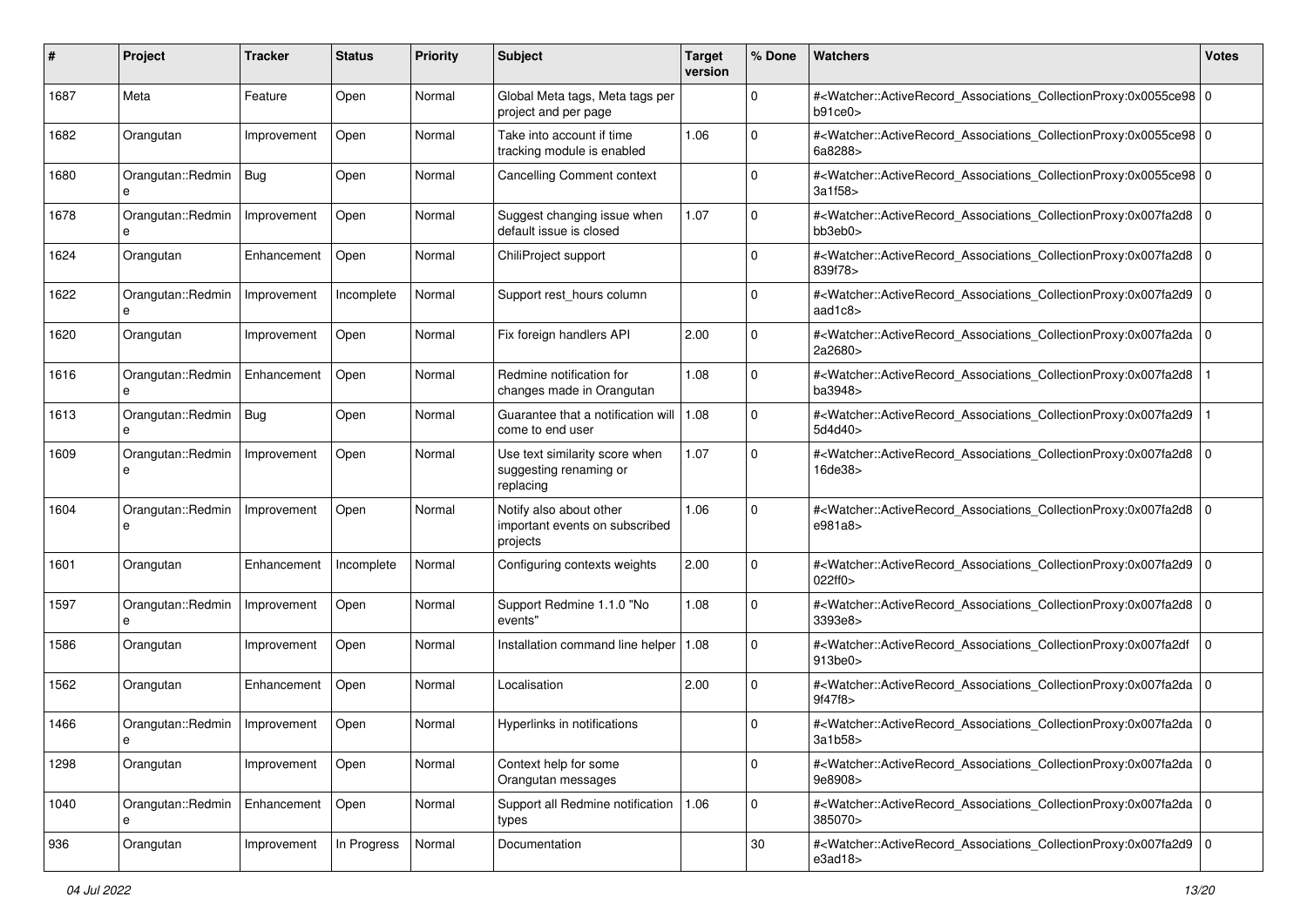| #              | Project                 | <b>Tracker</b> | <b>Status</b> | <b>Priority</b> | <b>Subject</b>                                       | <b>Target</b><br>version | % Done   | <b>Watchers</b>                                                                                                                                          | <b>Votes</b> |
|----------------|-------------------------|----------------|---------------|-----------------|------------------------------------------------------|--------------------------|----------|----------------------------------------------------------------------------------------------------------------------------------------------------------|--------------|
| 918            | Orangutan               | Improvement    | Open          | Normal          | Profiler/optimization                                | 1.07                     | $\Omega$ | # <watcher::activerecord_associations_collectionproxy:0x007fa2d8  <br="">f5e308&gt;</watcher::activerecord_associations_collectionproxy:0x007fa2d8>      | $\Omega$     |
| 895            | Orangutan::Redmin<br>e  | Feature        | Open          | Normal          | Changing custom fields and<br>other issue properties | 1.07                     | $\Omega$ | # <watcher::activerecord associations="" collectionproxy:0x007fa2d8<br="">5dedf0&gt;</watcher::activerecord>                                             |              |
| 864            | Orangutan::Redmin<br>e  | Enhancement    | Open          | Normal          | Custom issues list format                            | 1.07                     | $\Omega$ | # <watcher::activerecord_associations_collectionproxy:0x007fa2d8  <br="">9303c8&gt;</watcher::activerecord_associations_collectionproxy:0x007fa2d8>      | $\mathbf 0$  |
| 512            | Orangutan::Redmin<br>e  | Improvement    | In Progress   | Normal          | Detect lunch time when<br>suggesting tasks           | 1.07                     | 50       | # <watcher::activerecord_associations_collectionproxy:0x007fa2d9  <br="">b1a188&gt;</watcher::activerecord_associations_collectionproxy:0x007fa2d9>      | 3            |
| 181            | Orangutan::Redmin       | Feature        | Open          | Normal          | Changing issue priority                              | 1.07                     | $\Omega$ | # <watcher::activerecord associations="" collectionproxy:0x007fa2d9<br="">e82c08&gt;</watcher::activerecord>                                             |              |
| 180            | Orangutan::Redmin<br>e  | Feature        | Open          | Normal          | Issue status changing                                | 1.07                     | $\Omega$ | # <watcher::activerecord associations="" collectionproxy:0x007fa2d9<br="">a3b140&gt;</watcher::activerecord>                                             | 3            |
| 26             | Orangutan               | Feature        | Open          | Normal          | It would be greate to have a<br>reminder             | 1.06                     | $\Omega$ | # <watcher::activerecord_associations_collectionproxy:0x007fa2df<br>e3b410&gt;</watcher::activerecord_associations_collectionproxy:0x007fa2df<br>        | $\mathbf 0$  |
| ISSUE-14       | <b>ISSUE-id</b>         | Bug            | Open          | Minor           | Escaping #ISSUE-id Textile rule<br>does not work     |                          | $\Omega$ | # <watcher::activerecord associations="" collectionproxy:0x007fa2d9<br="">4940e8&gt;</watcher::activerecord>                                             | $\Omega$     |
| <b>ISSUE-1</b> | <b>ISSUE-id</b>         | Support        | Deferred      | Minor           | Need a function to display issue<br>id               |                          | $\Omega$ | # <watcher::activerecord 0<br="" associations="" collectionproxy:0x007fa2da=""  ="">a73620&gt;</watcher::activerecord>                                   |              |
| 2442           | <b>Contact Form</b>     | Feature        | <b>New</b>    | Minor           | Put sender's email into From                         |                          | $\Omega$ | # <watcher::activerecord associations="" collectionproxy:0x007fa2df<br="">dc1ae8</watcher::activerecord>                                                 | $\mathbf 0$  |
| 2441           | <b>Project Sections</b> | Improvement    | Incomplete    | Minor           | Option to collapse section                           |                          | $\Omega$ | # <watcher::activerecord_associations_collectionproxy:0x007fa2d8 0<br=""  ="">a5d818&gt;</watcher::activerecord_associations_collectionproxy:0x007fa2d8> |              |
| 2433           | WordMine                | Feature        | Open          | Minor           | Link Redmine issue with<br><b>WordPress comment</b>  |                          | $\Omega$ | # <watcher::activerecord_associations_collectionproxy:0x007fa2d8 0<br=""  ="">5fa9b0&gt;</watcher::activerecord_associations_collectionproxy:0x007fa2d8> |              |
| 2414           | Red-Andy                | Feature        | Incomplete    | Minor           | Break long application.css into<br>sections?         |                          | $\Omega$ | # <watcher::activerecord 0<br="" associations="" collectionproxy:0x007fa2dff=""  ="">bda68</watcher::activerecord>                                       |              |
| 2413           | WikiNG                  | Feature        | Incomplete    | Minor           | Custom links syntax                                  |                          | $\Omega$ | # <watcher::activerecord_associations_collectionproxy:0x007fa2d9<br>049510&gt;</watcher::activerecord_associations_collectionproxy:0x007fa2d9<br>        | $\mathbf 0$  |
| 2406           | Projects                | Feature        | Open          | Minor           | List of forks for projects                           |                          | $\Omega$ | # <watcher::activerecord_associations_collectionproxy:0x007fa2d9 0<br=""  ="">ab9a18</watcher::activerecord_associations_collectionproxy:0x007fa2d9>     |              |
| 2405           | Sidebar Content         | Feature        | Open          | Minor           | Edit link for Wiki pages                             | 0.2.0                    | $\Omega$ | # <watcher::activerecord associations="" collectionproxy:0x007fa2d9<br="">bc8b70</watcher::activerecord>                                                 | $\mathbf 0$  |
| 2368           | RedWord                 | Bug            | Open          | Minor           | Next and prev links for<br>multi-page articles       |                          | $\Omega$ | # <watcher::activerecord 0<br="" associations="" collectionproxy:0x007fa2da=""  ="">052790&gt;</watcher::activerecord>                                   |              |
| 2293           | WikiNG                  | Enhancement    | Open          | Minor           | Extended user column                                 |                          | $\Omega$ | # <watcher::activerecord associations="" collectionproxy:0x007fa2d8<br="">eab8<math>c0</math></watcher::activerecord>                                    | $\mathbf 0$  |
| 2234           | WikiNG                  | Enhancement    | Incomplete    | Minor           | Avatars in user links?                               |                          | $\Omega$ | # <watcher::activerecord_associations_collectionproxy:0x007fa2da 0<br=""  ="">c00a88</watcher::activerecord_associations_collectionproxy:0x007fa2da>     |              |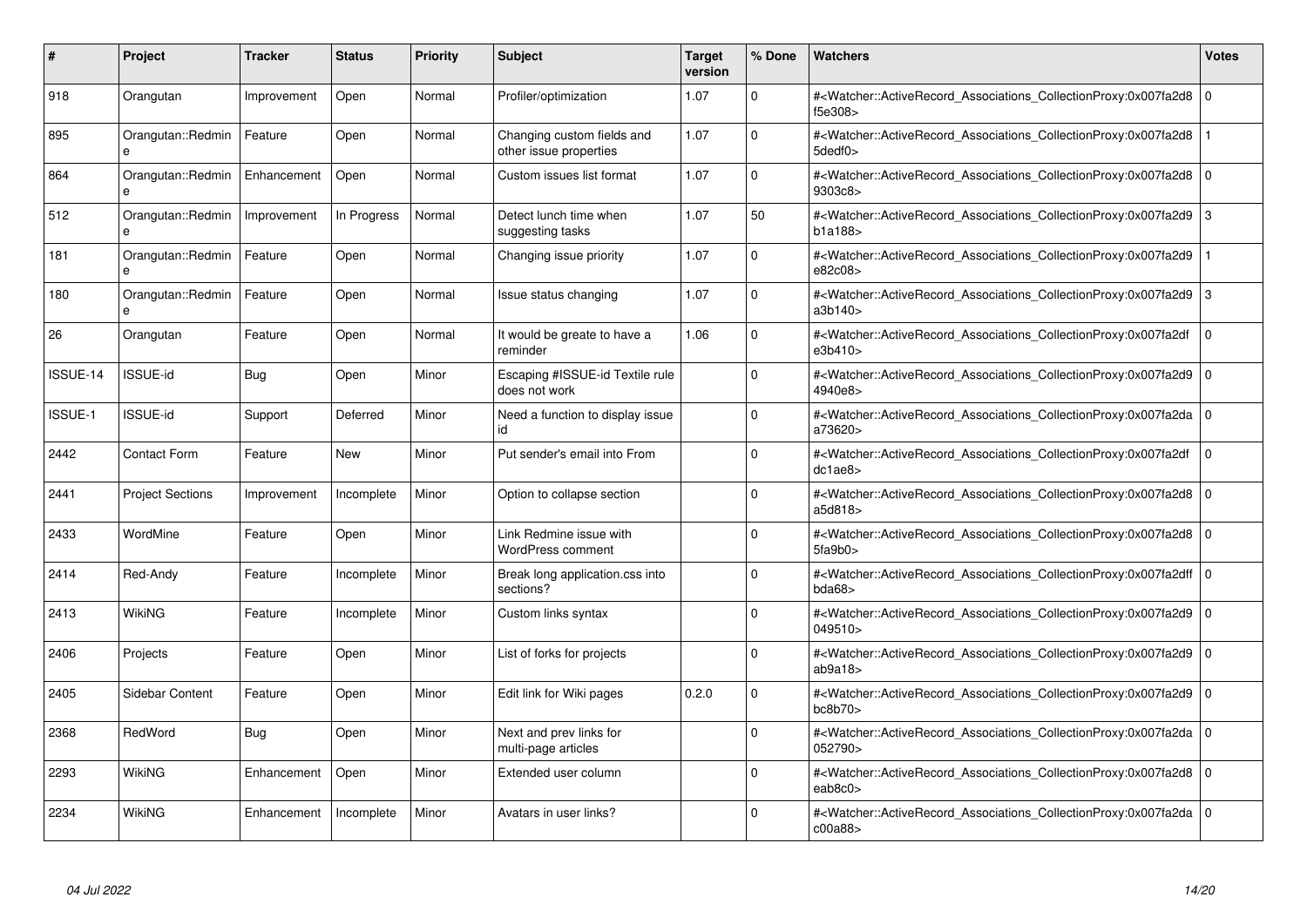| #    | <b>Project</b>         | <b>Tracker</b> | <b>Status</b> | <b>Priority</b> | <b>Subject</b>                                         | <b>Target</b><br>version | % Done      | <b>Watchers</b>                                                                                                                                          | <b>Votes</b> |
|------|------------------------|----------------|---------------|-----------------|--------------------------------------------------------|--------------------------|-------------|----------------------------------------------------------------------------------------------------------------------------------------------------------|--------------|
| 2221 | <b>Extended Fields</b> | Support        | Deferred      | Minor           | Need a fix for list.html.erb                           |                          | $\Omega$    | # <watcher::activerecord associations="" collectionproxy:0x007fa2d9<br="">8b1810&gt;</watcher::activerecord>                                             | $\mathbf 0$  |
| 2186 | <b>Extended Fields</b> | Feature        | Open          | Minor           | Custom DateTime Field                                  |                          | $\mathbf 0$ | # <watcher::activerecord_associations_collectionproxy:0x007fa2d9 0<br=""  ="">fc5b38&gt;</watcher::activerecord_associations_collectionproxy:0x007fa2d9> |              |
| 2170 | <b>Contact Form</b>    | Feature        | Open          | Minor           | Optional email format validation                       |                          | $\Omega$    | # <watcher::activerecord associations="" collectionproxy:0x007fa2df<br="">e94330&gt;</watcher::activerecord>                                             | $\Omega$     |
| 2168 | <b>Extended Fields</b> | Feature        | Open          | Minor           | Grouping form elements                                 |                          | $\Omega$    | # <watcher::activerecord 0<br="" associations="" collectionproxy:0x007fa2da=""  ="">caaad8&gt;</watcher::activerecord>                                   |              |
| 2156 | <b>Extended Fields</b> | Feature        | Incomplete    | Minor           | Per user values?                                       |                          | $\Omega$    | # <watcher::activerecord associations="" collectionproxy:0x007fa2d8<br="">e5c298&gt;</watcher::activerecord>                                             | l O          |
| 2130 | WikiNG                 | Feature        | Incomplete    | Minor           | Function references                                    |                          | $\Omega$    | # <watcher::activerecord associations="" collectionproxy:0x007fa2df<br="">ac0dd0</watcher::activerecord>                                                 | $\Omega$     |
| 2106 | Projects               | Improvement    | Incomplete    | Minor           | Gravatar upload                                        |                          | $\Omega$    | # <watcher::activerecord_associations_collectionproxy:0x007fa2da 0<br=""  ="">922d20&gt;</watcher::activerecord_associations_collectionproxy:0x007fa2da> |              |
| 2103 | <b>Extended Fields</b> | Feature        | Incomplete    | Minor           | Support multiple for Project                           |                          | $\Omega$    | # <watcher::activerecord 0<br="" associations="" collectionproxy:0x007fa2d9=""  ="">a1b4d0</watcher::activerecord>                                       |              |
| 2086 | Projects               | Improvement    | Incomplete    | Minor           | Latest stable version                                  |                          | $\Omega$    | # <watcher::activerecord_associations_collectionproxy:0x007fa2d8 0<br=""  ="">d41cc8</watcher::activerecord_associations_collectionproxy:0x007fa2d8>     |              |
| 2037 | Projects               | Improvement    | Open          | Minor           | Completeness bars on start<br>page                     |                          | $\Omega$    | # <watcher::activerecord_associations_collectionproxy:0x007fa2d8 0<br=""  ="">8b5bc8</watcher::activerecord_associations_collectionproxy:0x007fa2d8>     |              |
| 2036 | Projects               | Enhancement    | Open          | Minor           | Global news                                            |                          | $\Omega$    | # <watcher::activerecord 0<br="" associations="" collectionproxy:0x007fa2d8=""  ="">4fcba8&gt;</watcher::activerecord>                                   |              |
| 2035 | Orangutan              | Improvement    | Open          | Minor           | Direct communication between<br>a monkey and Orangutan | 1.06                     | $\Omega$    | # <watcher::activerecord_associations_collectionproxy:0x007fa2d8 0<br=""  ="">2b99b8&gt;</watcher::activerecord_associations_collectionproxy:0x007fa2d8> |              |
| 2032 | Projects               | Improvement    | Open          | Minor           | Quick way to submit Orangutan<br>omission              |                          | $\Omega$    | # <watcher::activerecord 0<br="" associations="" collectionproxy:0x007fa2da=""  ="">665cb8&gt;</watcher::activerecord>                                   |              |
| 2031 | Projects               | Improvement    | Open          | Minor           | News sidebar                                           |                          | $\mathbf 0$ | # <watcher::activerecord_associations_collectionproxy:0x007fa2d9 0<br=""  ="">886340&gt;</watcher::activerecord_associations_collectionproxy:0x007fa2d9> |              |
| 2013 | Role Shift             | Feature        | Incomplete    | Minor           | Resource shifts                                        |                          | 0           | # <watcher::activerecord_associations_collectionproxy:0x007fa2d8 0<br=""  ="">8fb100&gt;</watcher::activerecord_associations_collectionproxy:0x007fa2d8> |              |
| 2007 | <b>Extended Fields</b> | Feature        | Incomplete    | Minor           | Projects listing sorting                               |                          | 0           | # <watcher::activerecord 0<br="" associations="" collectionproxy:0x007fa2d8=""  =""><math>\text{fta758}</math></watcher::activerecord>                   |              |
| 2006 | <b>Extended Fields</b> | Feature        | Incomplete    | Minor           | Users listing sorting                                  |                          | $\Omega$    | # <watcher::activerecord 0<br="" associations="" collectionproxy:0x007fa2d9=""  ="">915f68&gt;</watcher::activerecord>                                   |              |
| 2005 | <b>Extended Fields</b> | Feature        | Incomplete    | Minor           | Paging for projects listing                            |                          | $\mathbf 0$ | # <watcher::activerecord 0<br="" associations="" collectionproxy:0x007fa2d9=""  ="">d70590&gt;</watcher::activerecord>                                   |              |
| 1999 | Sidebar Content        | Feature        | Incomplete    | Minor           | Project module                                         |                          | $\Omega$    | # <watcher::activerecord 0<br="" associations="" collectionproxy:0x007fa2dd=""  ="">621f38&gt;</watcher::activerecord>                                   |              |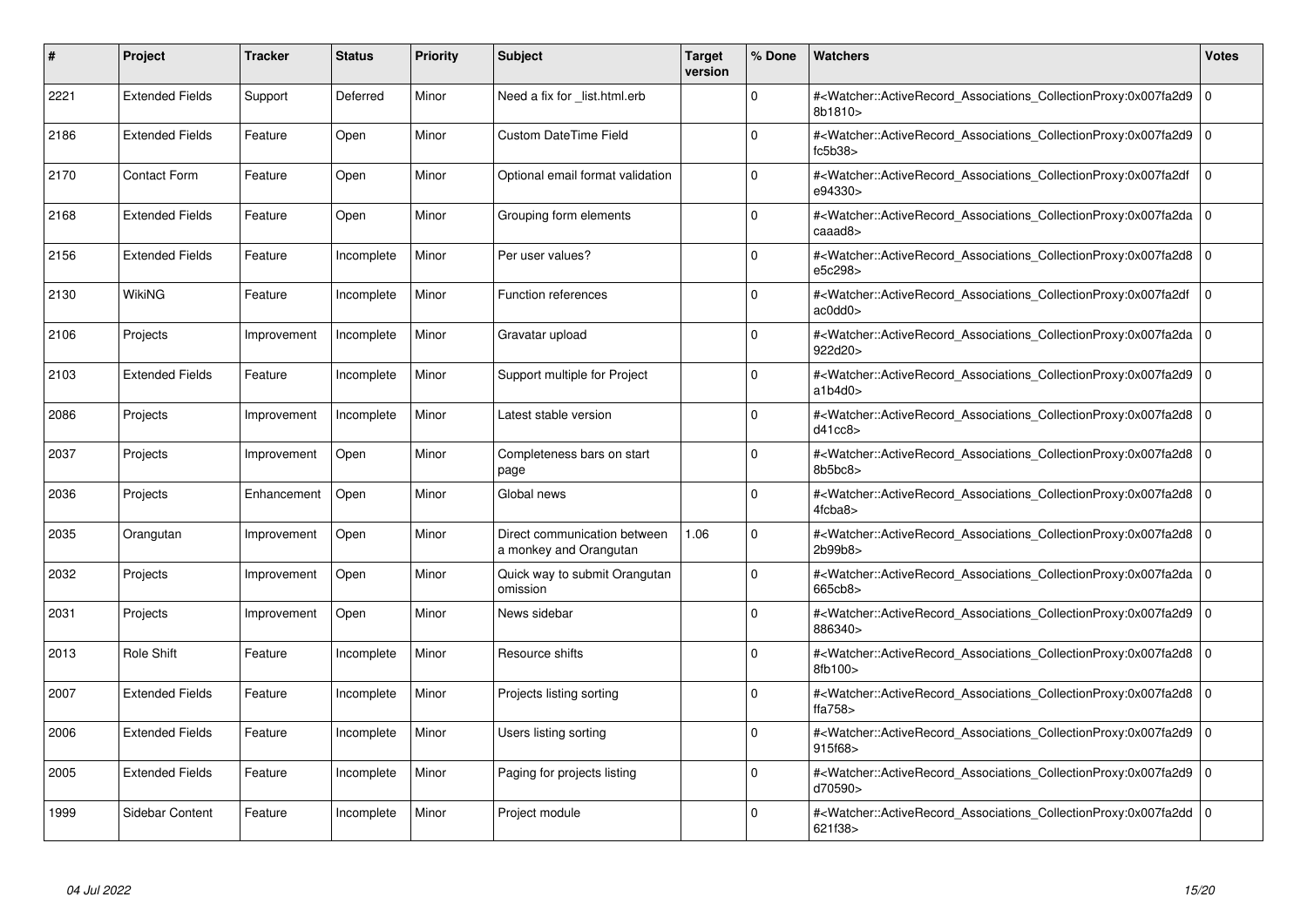| #    | <b>Project</b>         | <b>Tracker</b> | <b>Status</b> | <b>Priority</b> | <b>Subject</b>                                                                           | Target<br>version | % Done      | <b>Watchers</b>                                                                                                                                          | Votes          |
|------|------------------------|----------------|---------------|-----------------|------------------------------------------------------------------------------------------|-------------------|-------------|----------------------------------------------------------------------------------------------------------------------------------------------------------|----------------|
| 1997 | Download Button        | Feature        | Open          | Minor           | Project module                                                                           |                   | $\Omega$    | # <watcher::activerecord_associations_collectionproxy:0x007fa2df<br>480f10&gt;</watcher::activerecord_associations_collectionproxy:0x007fa2df<br>        | $\mathbf 0$    |
| 1996 | <b>Author Box</b>      | Feature        | Incomplete    | Minor           | Project module                                                                           |                   | $\Omega$    | # <watcher::activerecord_associations_collectionproxy:0x007fa2df<br>3fc058</watcher::activerecord_associations_collectionproxy:0x007fa2df<br>            | $\Omega$       |
| 1990 | Projects               | Improvement    | Incomplete    | Minor           | anti notificatin spam - fine<br>grained mail distribution                                |                   | U           | # <watcher::activerecord associations="" collectionproxy:0x007fa2de<br="">f7a228&gt;</watcher::activerecord>                                             |                |
| 1984 | Subscription           | Feature        | Incomplete    | Minor           | Redirecting back after<br>registration/loginRedirecting<br>back after registration/login |                   | $\Omega$    | # <watcher::activerecord_associations_collectionproxy:0x007fa2dd<br>4dc560&gt;</watcher::activerecord_associations_collectionproxy:0x007fa2dd<br>        | l O            |
| 1970 | <b>Contact Form</b>    | Feature        | Open          | Minor           | Contact link                                                                             |                   | 0           | # <watcher::activerecord associations="" collectionproxy:0x007fa2df<br="">2852d8&gt;</watcher::activerecord>                                             | $\Omega$       |
| 1963 | Projects               | Feature        | Open          | Minor           | Issues/messages count                                                                    |                   | $\Omega$    | # <watcher::activerecord_associations_collectionproxy:0x007fa2df<br>171450&gt;</watcher::activerecord_associations_collectionproxy:0x007fa2df<br>        | $\mathbf 0$    |
| 1956 | <b>Extended Fields</b> | Feature        | Incomplete    | Minor           | SIP link                                                                                 |                   | $\Omega$    | # <watcher::activerecord_associations_collectionproxy:0x007fa2de<br>cbdb48</watcher::activerecord_associations_collectionproxy:0x007fa2de<br>            | $\overline{0}$ |
| 1948 | Projects               | Feature        | Open          | Minor           | Testimonials / Used by                                                                   |                   | $\Omega$    | # <watcher::activerecord_associations_collectionproxy:0x007fa2de 0<br=""  ="">b90f18&gt;</watcher::activerecord_associations_collectionproxy:0x007fa2de> |                |
| 1942 | WikiNG                 | Feature        | Incomplete    | Minor           | Support for target in links                                                              |                   | $\Omega$    | # <watcher::activerecord associations="" collectionproxy:0x007fa2de<br="">6e4028&gt;</watcher::activerecord>                                             | $\overline{0}$ |
| 1921 | Orangutan              | Enhancement    | Open          | Minor           | <b>RSS monkey</b>                                                                        |                   | $\Omega$    | # <watcher::activerecord_associations_collectionproxy:0x007fa2de<br>2b9160&gt;</watcher::activerecord_associations_collectionproxy:0x007fa2de<br>        | l O            |
| 1913 | <b>WikiNG</b>          | Enhancement    | Incomplete    | Minor           | External Debian/Ubuntu bugs                                                              |                   | $\Omega$    | # <watcher::activerecord 0<br="" associations="" collectionproxy:0x007fa2dd=""  ="">e496c0&gt;</watcher::activerecord>                                   |                |
| 1909 | Orangutan              | Enhancement    | Incomplete    | Minor           | Orangutan::Kayako                                                                        |                   | $\Omega$    | # <watcher::activerecord associations="" collectionproxy:0x007fa2dd<br="">9ebe70&gt;</watcher::activerecord>                                             | ۱٥             |
| 1907 | WikiNG                 | Feature        | Incomplete    | Minor           | Social links                                                                             |                   | $\Omega$    | # <watcher::activerecord_associations_collectionproxy:0x007fa2dd<br>0f7d78&gt;</watcher::activerecord_associations_collectionproxy:0x007fa2dd<br>        |                |
| 1906 | <b>WikiNG</b>          | Enhancement    | Incomplete    | Minor           | <b>External Redmine links</b>                                                            |                   | $\Omega$    | # <watcher::activerecord associations="" collectionproxy:0x007fa2dd<br="">217230&gt;</watcher::activerecord>                                             |                |
| 1900 | <b>WikiNG</b>          | Feature        | Incomplete    | Minor           | Singe bracket smiley                                                                     |                   | $\mathbf 0$ | # <watcher::activerecord associations="" collectionproxy:0x007fa2dc<br="">dbb470</watcher::activerecord>                                                 | l 0            |
| 1899 | WikiNG                 | Improvement    | Incomplete    | Minor           | Ignore conditions on preview                                                             |                   | $\Omega$    | # <watcher::activerecord_associations_collectionproxy:0x0055ce9b 0<br="">e667b0&gt;</watcher::activerecord_associations_collectionproxy:0x0055ce9b>      |                |
| 1893 | Orangutan              | Enhancement    | Open          | Minor           | Twitter monkey                                                                           |                   | $\Omega$    | # <watcher::activerecord 0<br="" associations="" collectionproxy:0x0055ce98=""  ="">b35850&gt;</watcher::activerecord>                                   |                |
| 1868 | Projects               | Feature        | Reopened      | Minor           | Author in Google search results                                                          |                   | 80          | # <watcher::activerecord_associations_collectionproxy:0x0055ce99 0<br=""  ="">285d08&gt;</watcher::activerecord_associations_collectionproxy:0x0055ce99> |                |
| 1867 | Projects               | Feature        | Incomplete    | Minor           | Textile draft                                                                            |                   | $\Omega$    | # <watcher::activerecord_associations_collectionproxy:0x0055ce98 0<br=""  ="">a81918&gt;</watcher::activerecord_associations_collectionproxy:0x0055ce98> |                |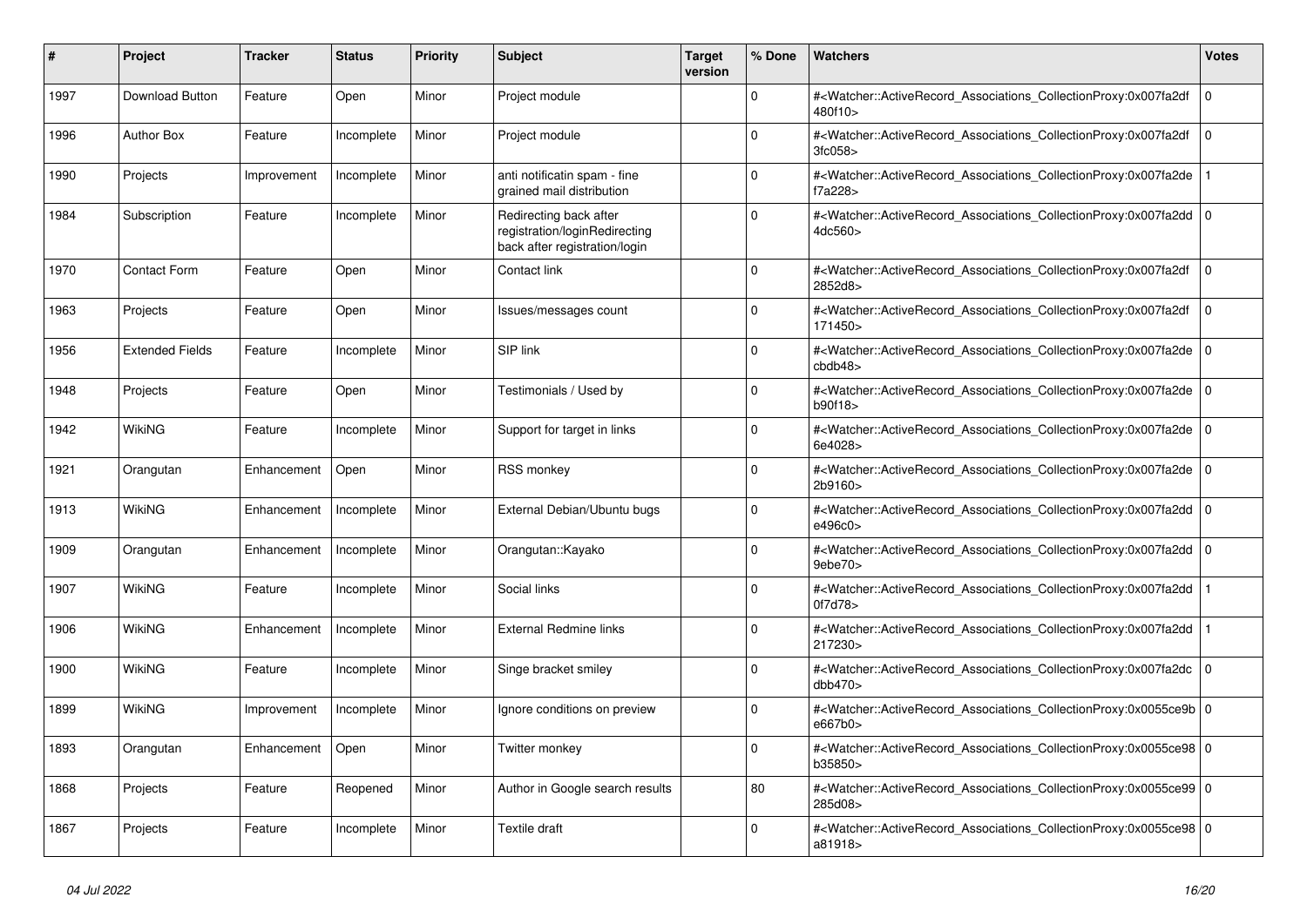| #    | Project                | <b>Tracker</b> | <b>Status</b> | <b>Priority</b> | <b>Subject</b>                                   | <b>Target</b><br>version | % Done      | <b>Watchers</b>                                                                                                                                          | <b>Votes</b> |
|------|------------------------|----------------|---------------|-----------------|--------------------------------------------------|--------------------------|-------------|----------------------------------------------------------------------------------------------------------------------------------------------------------|--------------|
| 1846 | Advertising            | Feature        | Open          | Minor           | Page configuration                               | 0.3.0                    | $\Omega$    | # <watcher::activerecord_associations_collectionproxy:0x0055ce98 0<br=""  ="">6a2248&gt;</watcher::activerecord_associations_collectionproxy:0x0055ce98> |              |
| 1845 | Advertising            | Feature        | Open          | Minor           | Per project management                           | 0.3.0                    | $\Omega$    | # <watcher::activerecord_associations_collectionproxy:0x0055ce98 0<br="">43def8&gt;</watcher::activerecord_associations_collectionproxy:0x0055ce98>      |              |
| 1831 | Projects               | Feature        | Incomplete    | Minor           | Automatically include mail<br>conversations      |                          | $\Omega$    | # <watcher::activerecord associations="" collectionproxy:0x007fa2d9<br="">ed6cb8&gt;</watcher::activerecord>                                             | $\mathbf 0$  |
| 1751 | Hooks Manager          | Feature        | Incomplete    | Minor           | Support URL regexps to limit<br>pages            |                          | $\Omega$    | # <watcher::activerecord_associations_collectionproxy:0x007fa2d8 0<br=""  ="">888830&gt;</watcher::activerecord_associations_collectionproxy:0x007fa2d8> |              |
| 1721 | CD-Index               | Feature        | Open          | Minor           | Man page for cdfind                              |                          | $\Omega$    | # <watcher::activerecord associations="" collectionproxy:0x007fa2d8<br="">ed2dd0&gt;</watcher::activerecord>                                             | $\mathbf 0$  |
| 1720 | CD-Index               | Feature        | Open          | Minor           | Man page for cdindex                             |                          | $\Omega$    | # <watcher::activerecord associations="" collectionproxy:0x007fa2d8<br=""><math>b</math>f6030<math>&gt;</math></watcher::activerecord>                   | $\mathbf 0$  |
| 1704 | Orangutan::Redmin      | Enhancement    | Open          | Minor           | Notify about votes                               | 1.06                     | $\Omega$    | # <watcher::activerecord_associations_collectionproxy:0x007fa2d8 0<br=""  ="">9fab00&gt;</watcher::activerecord_associations_collectionproxy:0x007fa2d8> |              |
| 1619 | Orangutan              | Feature        | Open          | Minor           | Avatar                                           |                          | $\Omega$    | # <watcher::activerecord_associations_collectionproxy:0x007fa2dfc 2<br="">65000&gt;</watcher::activerecord_associations_collectionproxy:0x007fa2dfc>     |              |
| 1618 | Orangutan              | Enhancement    | Open          | Minor           | Support subrequests in single<br>request message | 2.00                     | $\Omega$    | # <watcher::activerecord associations="" collectionproxy:0x007fa2da<br="">a44488&gt;</watcher::activerecord>                                             |              |
| 1615 | Orangutan::Redmin<br>e | Improvement    | Open          | Minor           | Notify assignee when new<br>watcher is added     | 1.06                     | $\Omega$    | # <watcher::activerecord associations="" collectionproxy:0x007fa2da<br="">070060&gt;</watcher::activerecord>                                             |              |
| 1614 | Orangutan              | Feature        | Open          | Minor           | <b>AIML</b>                                      |                          | $\Omega$    | # <watcher::activerecord_associations_collectionproxy:0x007fa2da 0<br=""  ="">c09f20&gt;</watcher::activerecord_associations_collectionproxy:0x007fa2da> |              |
| 1603 | Orangutan              | Feature        | Open          | Minor           | MegaHAL                                          |                          | $\Omega$    | # <watcher::activerecord_associations_collectionproxy:0x007fa2d8<br>21e468&gt;</watcher::activerecord_associations_collectionproxy:0x007fa2d8<br>        |              |
| 1600 | Orangutan              | Enhancement    | Open          | Minor           | Change configuration file format                 | 2.00                     | $\mathbf 0$ | # <watcher::activerecord 0<br="" associations="" collectionproxy:0x007fa2d8=""  ="">747ca0&gt;</watcher::activerecord>                                   |              |
| 1596 | Orangutan::Redmin<br>e | Enhancement    | Open          | Minor           | PostgreSQL                                       | 1.08                     | $\mathbf 0$ | # <watcher::activerecord_associations_collectionproxy:0x007fa2d8  <br="">4b7378&gt;</watcher::activerecord_associations_collectionproxy:0x007fa2d8>      | $\mathbf 0$  |
| 1577 | Orangutan              | Feature        | Open          | Minor           | Roster suggestions                               |                          | $\Omega$    | # <watcher::activerecord_associations_collectionproxy:0x007fa2da 0<br=""  ="">8d94e0&gt;</watcher::activerecord_associations_collectionproxy:0x007fa2da> |              |
| 1465 | Orangutan              | Enhancement    | Open          | Minor           | Pagination                                       |                          | $\Omega$    | # <watcher::activerecord 0<br="" associations="" collectionproxy:0x007fa2da=""  ="">901c60</watcher::activerecord>                                       |              |
| 1464 | Orangutan              | Feature        | Open          | Minor           | Ability to see Orangutan logs for<br>a user      |                          | $\mathbf 0$ | # <watcher::activerecord associations="" collectionproxy:0x007fa2d8<br="">41cf80&gt;</watcher::activerecord>                                             |              |
| 1352 | Orangutan::Redmin<br>e | Feature        | Open          | Minor           | Start date changing                              | 1.07                     | $\Omega$    | # <watcher::activerecord associations="" collectionproxy:0x007fa2da=""  <br="">adb838&gt;</watcher::activerecord>                                        | $\mathbf 0$  |
| 1337 | Orangutan::Redmin<br>e | Feature        | Incomplete    | Minor           | Automatic time tracking                          |                          | $\Omega$    | # <watcher::activerecord_associations_collectionproxy:0x007fa2d8 0<br=""  ="">fa8ef8&gt;</watcher::activerecord_associations_collectionproxy:0x007fa2d8> |              |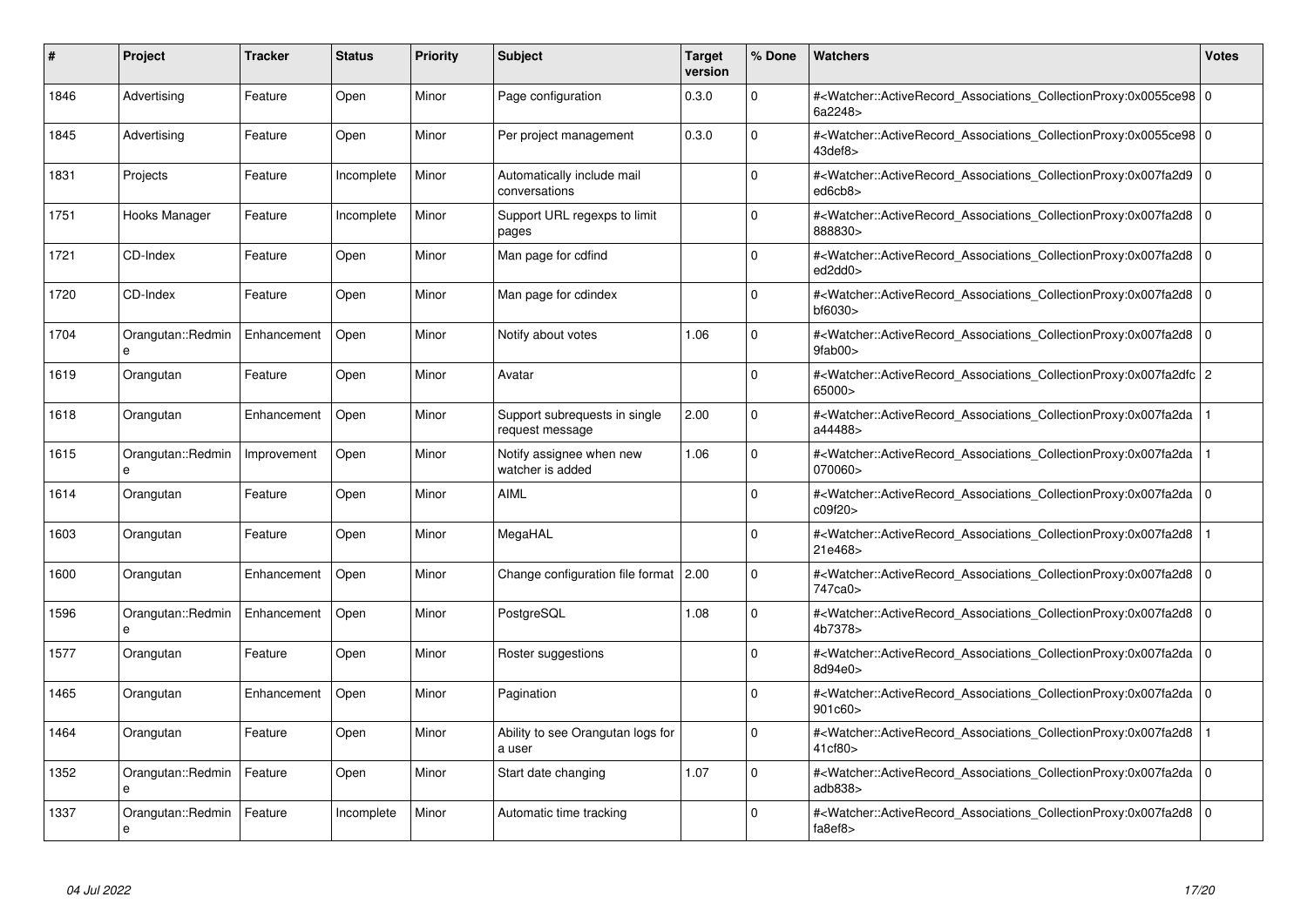| #    | Project                | <b>Tracker</b> | <b>Status</b> | <b>Priority</b> | <b>Subject</b>                                                                     | <b>Target</b><br>version | % Done      | Watchers                                                                                                                                                                  | <b>Votes</b> |
|------|------------------------|----------------|---------------|-----------------|------------------------------------------------------------------------------------|--------------------------|-------------|---------------------------------------------------------------------------------------------------------------------------------------------------------------------------|--------------|
| 1159 | Orangutan::Redmin<br>e | Improvement    | Open          | Minor           | Support using numbers for<br>project list                                          |                          | $\mathbf 0$ | # <watcher::activerecord_associations_collectionproxy:0x007fa2d9  <br=""><math>3</math>ccb<math>10</math></watcher::activerecord_associations_collectionproxy:0x007fa2d9> | $\mathbf 0$  |
| 1107 | Orangutan::Redmin<br>e | Improvement    | Open          | Minor           | Change default<br>project/issue/activity if no task is<br>available                |                          | $\Omega$    | # <watcher::activerecord_associations_collectionproxy:0x007fa2d9 0<br=""  ="">a58858&gt;</watcher::activerecord_associations_collectionproxy:0x007fa2d9>                  |              |
| 1104 | Orangutan::Redmin      | Feature        | Incomplete    | Minor           | Automatic overtime tracking                                                        |                          | $\Omega$    | # <watcher::activerecord_associations_collectionproxy:0x007fa2d9 0<br=""  ="">beae28&gt;</watcher::activerecord_associations_collectionproxy:0x007fa2d9>                  |              |
| 1089 | Orangutan              | Improvement    | Open          | Minor           | Migrate to contexts<br>dependencies/relations from<br>weights                      | 2.00                     | $\Omega$    | # <watcher::activerecord_associations_collectionproxy:0x007fa2da 0<br="">b2b450&gt;</watcher::activerecord_associations_collectionproxy:0x007fa2da>                       |              |
| 1083 | Orangutan::Redmin<br>e | Feature        | Open          | Minor           | Help context(s) for Redmine text   $1.08$<br>formatting syntax                     |                          | $\Omega$    | # <watcher::activerecord_associations_collectionproxy:0x007fa2d9  <br="">f5a950&gt;</watcher::activerecord_associations_collectionproxy:0x007fa2d9>                       | $\mathbf 0$  |
| 1076 | Orangutan::Redmin<br>e | Feature        | Open          | Minor           | Due date setting context                                                           | 1.07                     | $\Omega$    | # <watcher::activerecord_associations_collectionproxy:0x007fa2d8 0<br=""  ="">3e3208&gt;</watcher::activerecord_associations_collectionproxy:0x007fa2d8>                  |              |
| 1075 | Orangutan              | Enhancement    | In Progress   | Minor           | Separate Orangutan core<br>(reusable bot code) from<br>Redmine code                | 2.00                     | $\Omega$    | # <watcher::activerecord_associations_collectionproxy:0x007fa2da 0<br=""  ="">ca3030&gt;</watcher::activerecord_associations_collectionproxy:0x007fa2da>                  |              |
| 1051 | Orangutan::Redmin<br>e | Improvement    | Open          | Minor           | Allow applying only some tasks<br>by number from suggested list                    | 1.08                     | $\Omega$    | # <watcher::activerecord_associations_collectionproxy:0x007fa2d9 0<br=""  ="">195b30&gt;</watcher::activerecord_associations_collectionproxy:0x007fa2d9>                  |              |
| 1038 | Orangutan::Redmin<br>e | Improvement    | Open          | Minor           | More flexible syntax for adding<br>past tasks/entries                              |                          | $\Omega$    | # <watcher::activerecord_associations_collectionproxy:0x007fa2da 0<br="">a73558&gt;</watcher::activerecord_associations_collectionproxy:0x007fa2da>                       |              |
| 1029 | Orangutan::Redmin      | Improvement    | Open          | Minor           | Respect user's Redmine<br>notifications settings                                   | 1.06                     | $\Omega$    | # <watcher::activerecord_associations_collectionproxy:0x007fa2d9 0<br=""  ="">fd6208&gt;</watcher::activerecord_associations_collectionproxy:0x007fa2d9>                  |              |
| 1028 | Orangutan              | Feature        | Incomplete    | Minor           | Recognizing English text<br>accidentally entered with<br>different keyboard layout |                          | $\Omega$    | # <watcher::activerecord_associations_collectionproxy:0x007fa2d9<br>b6d1a8</watcher::activerecord_associations_collectionproxy:0x007fa2d9<br>                             |              |
| 1022 | Orangutan::Redmin<br>e | Feature        | Incomplete    | Minor           | Changing issue status<br>depending on user presence                                |                          | $\mathbf 0$ | # <watcher::activerecord_associations_collectionproxy:0x007fa2d8 0<br=""  ="">c0e180</watcher::activerecord_associations_collectionproxy:0x007fa2d8>                      |              |
| 994  | Orangutan              | Enhancement    | Open          | Minor           | Topics or response modes                                                           | 2.00                     | $\mathbf 0$ | # <watcher::activerecord_associations_collectionproxy:0x007fa2da 0<br=""  ="">262c10&gt;</watcher::activerecord_associations_collectionproxy:0x007fa2da>                  |              |
| 984  | Orangutan              | Feature        | Open          | Minor           | Survey context                                                                     |                          | $\Omega$    | # <watcher::activerecord_associations_collectionproxy:0x007fa2da 0<br="">54db00&gt;</watcher::activerecord_associations_collectionproxy:0x007fa2da>                       |              |
| 974  | Orangutan              | Enhancement    | Open          | Minor           | Rich text/formatting support                                                       | 2.00                     | $\Omega$    | # <watcher::activerecord_associations_collectionproxy:0x007fa2d9  <br="">a11f20&gt;</watcher::activerecord_associations_collectionproxy:0x007fa2d9>                       | 3            |
| 973  | Orangutan::Redmin<br>e | Improvement    | Open          | Minor           | Issue description change<br>notification                                           | 1.08                     | 0           | # <watcher::activerecord_associations_collectionproxy:0x007fa2d9 0<br=""  ="">e8c0a0&gt;</watcher::activerecord_associations_collectionproxy:0x007fa2d9>                  |              |
| 971  | Orangutan::Redmin      | Improvement    | Incomplete    | Minor           | Confirm before taking text as a<br>task/entry description                          |                          | $\mathbf 0$ | # <watcher::activerecord_associations_collectionproxy:0x007fa2da  <br="">7ecfc8&gt;</watcher::activerecord_associations_collectionproxy:0x007fa2da>                       |              |
| 969  | Orangutan::Redmin<br>е | Feature        | Open          | Minor           | Editing comments                                                                   | 1.08                     | $\mathbf 0$ | # <watcher::activerecord_associations_collectionproxy:0x007fa2d9 2<br="">0b65c0&gt;</watcher::activerecord_associations_collectionproxy:0x007fa2d9>                       |              |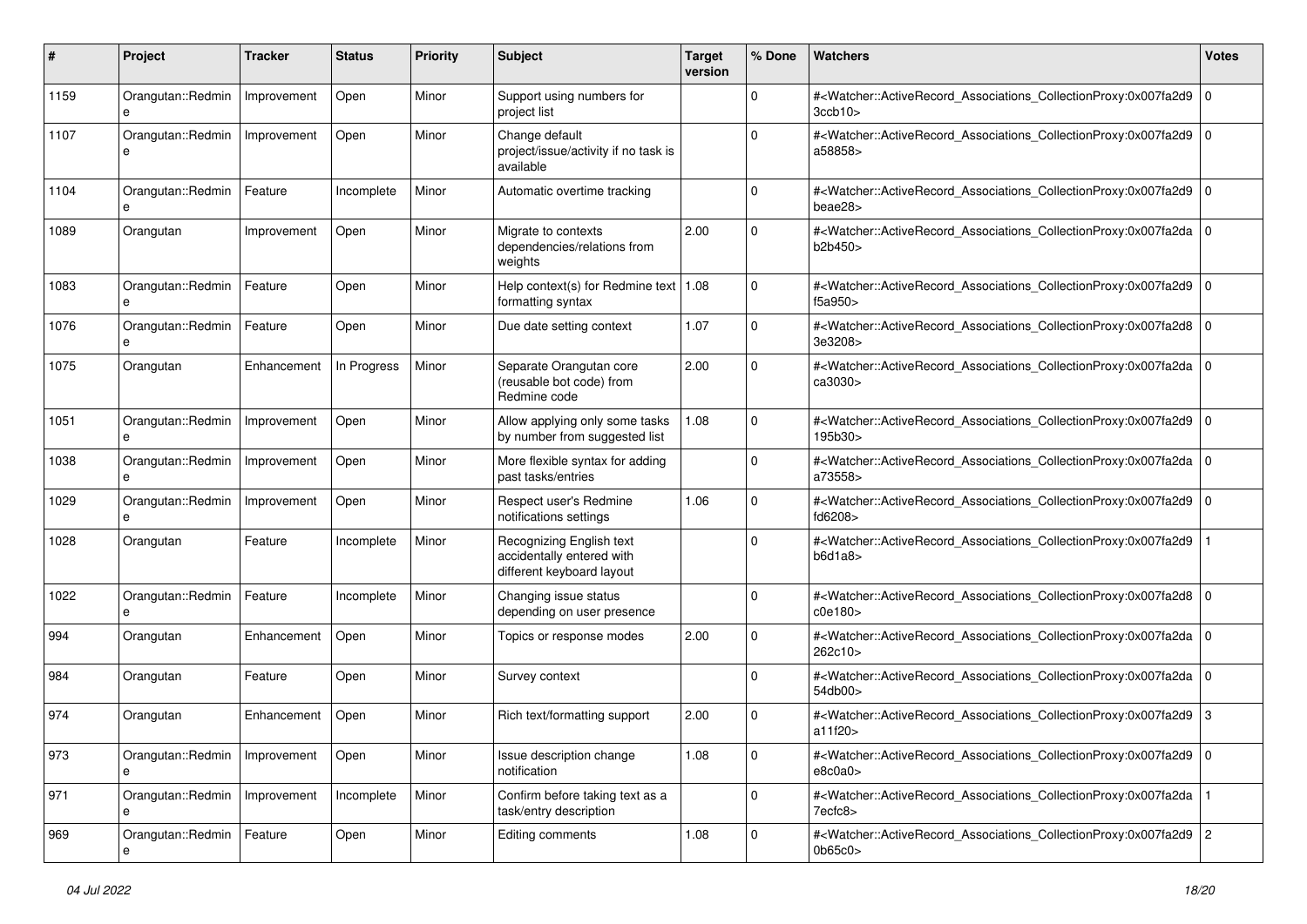| #    | <b>Project</b>         | <b>Tracker</b> | <b>Status</b> | <b>Priority</b> | <b>Subject</b>                                                                      | <b>Target</b><br>version | % Done   | <b>Watchers</b>                                                                                                                                          | <b>Votes</b> |
|------|------------------------|----------------|---------------|-----------------|-------------------------------------------------------------------------------------|--------------------------|----------|----------------------------------------------------------------------------------------------------------------------------------------------------------|--------------|
| 941  | Orangutan              | Feature        | Open          | Minor           | Support Google calendar                                                             |                          | $\Omega$ | # <watcher::activerecord_associations_collectionproxy:0x007fa2d9  <br="">9f5960&gt;</watcher::activerecord_associations_collectionproxy:0x007fa2d9>      | $\mathbf 0$  |
| 935  | Orangutan              | Feature        | Open          | Minor           | Invalid keyboard layout<br>translator                                               |                          | $\Omega$ | # <watcher::activerecord_associations_collectionproxy:0x007fa2d8  <br="">91c670&gt;</watcher::activerecord_associations_collectionproxy:0x007fa2d8>      | $\Omega$     |
| 910  | Orangutan              | Enhancement    | Open          | Minor           | Subjects or make Orangutan<br>remember issue id, project etc                        | 2.00                     | $\Omega$ | # <watcher::activerecord_associations_collectionproxy:0x007fa2d8 0<br="">014af0&gt;</watcher::activerecord_associations_collectionproxy:0x007fa2d8>      |              |
| 892  | Orangutan              | Feature        | Open          | Minor           | Tip of the day / Did you know<br>that?                                              |                          | $\Omega$ | # <watcher::activerecord_associations_collectionproxy:0x007fa2da 0<br=""  ="">c2e488&gt;</watcher::activerecord_associations_collectionproxy:0x007fa2da> |              |
| 863  | Orangutan              | Feature        | Open          | Minor           | Personal TODO list                                                                  |                          | $\Omega$ | # <watcher::activerecord associations="" collectionproxy:0x007fa2d8<br="">d6e598&gt;</watcher::activerecord>                                             | $\Omega$     |
| 862  | Orangutan              | Improvement    | Open          | Minor           | Support user first and last name   2.00<br>in requests                              |                          | $\Omega$ | # <watcher::activerecord_associations_collectionproxy:0x007fa2d9 0<br=""  ="">4663a0&gt;</watcher::activerecord_associations_collectionproxy:0x007fa2d9> |              |
| 605  | Orangutan              | Feature        | Open          | Minor           | SVN monkey                                                                          |                          | $\Omega$ | # <watcher::activerecord_associations_collectionproxy:0x007fa2da<br>0fb750&gt;</watcher::activerecord_associations_collectionproxy:0x007fa2da<br>        |              |
| 558  | Orangutan              | Feature        | Open          | Minor           | Jokes context                                                                       |                          | $\Omega$ | # <watcher::activerecord_associations_collectionproxy:0x007fa2d9 2<br="">158230&gt;</watcher::activerecord_associations_collectionproxy:0x007fa2d9>      |              |
| 230  | Orangutan::Redmin<br>e | Feature        | Open          | Minor           | Starting task/time entry and new<br>issue at the same time                          |                          | $\Omega$ | # <watcher::activerecord_associations_collectionproxy:0x007fa2d8 3<br="">b74148&gt;</watcher::activerecord_associations_collectionproxy:0x007fa2d8>      |              |
| 215  | Orangutan::Redmin      | Enhancement    | Incomplete    | Minor           | Support issue subject as an<br>answer to the issue questions                        |                          | $\Omega$ | # <watcher::activerecord associations="" collectionproxy:0x007fa2d8<br="">67eff8</watcher::activerecord>                                                 | $\mathbf 0$  |
| 189  | Orangutan::Redmin<br>e | Improvement    | Open          | Minor           | Avoid taking text as a comment<br>for the task                                      |                          | $\Omega$ | # <watcher::activerecord_associations_collectionproxy:0x007fa2d8<br>14f1b8&gt;</watcher::activerecord_associations_collectionproxy:0x007fa2d8<br>        |              |
| 184  | Orangutan::Redmin      | Feature        | Open          | Minor           | Notifying about due date and<br>hours                                               | 1.07                     | $\Omega$ | # <watcher::activerecord_associations_collectionproxy:0x007fa2da 2<br=""  ="">6ac348&gt;</watcher::activerecord_associations_collectionproxy:0x007fa2da> |              |
| 170  | Orangutan::Redmin      | Feature        | Open          | Minor           | Issue creation                                                                      | 1.06                     | $\Omega$ | # <watcher::activerecord_associations_collectionproxy:0x007fa2da  <br="">24d720&gt;</watcher::activerecord_associations_collectionproxy:0x007fa2da>      | 2            |
| 124  | Orangutan::Redmin<br>e | Feature        | Open          | Minor           | Let users specify what they did<br>during a break by answering on<br>break question |                          | $\Omega$ | # <watcher::activerecord_associations_collectionproxy:0x007fa2d8<br>98b660&gt;</watcher::activerecord_associations_collectionproxy:0x007fa2d8<br>        | 3            |
| 20   | Orangutan::Redmin<br>e | Feature        | Open          | Minor           | Let user specify what he did<br>during a break                                      |                          | $\Omega$ | # <watcher::activerecord_associations_collectionproxy:0x007fa2d8 0<br=""  ="">8acc80&gt;</watcher::activerecord_associations_collectionproxy:0x007fa2d8> |              |
| 2076 | WikiNG                 | Feature        | Open          | Insignificant   | <b>HTML Color preview</b>                                                           |                          | $\Omega$ | # <watcher::activerecord associations="" collectionproxy:0x007fa2da<br="">6d5590&gt;</watcher::activerecord>                                             | $\mathbf 0$  |
| 1881 | <b>Extended Fields</b> | Feature        | Open          | Insignificant   | Support wiki toolbar for "Default<br>value"                                         |                          | $\Omega$ | # <watcher::activerecord_associations_collectionproxy:0x007fa2df<br>ed51a0</watcher::activerecord_associations_collectionproxy:0x007fa2df<br>            | $\mathbf 0$  |
| 1837 | Projects               | Feature        | Open          | Insignificant   | Andriy is now working on                                                            |                          | $\Omega$ | # <watcher::activerecord 0<br="" associations="" collectionproxy:0x007fa2de=""  ="">e7af08</watcher::activerecord>                                       |              |
| 1804 | Projects               | Feature        | Incomplete    | Insignificant   | Arrows (or similar solution) for<br>project menu                                    |                          | $\Omega$ | # <watcher::activerecord_associations_collectionproxy:0x007fa2dd<br>41c918&gt;</watcher::activerecord_associations_collectionproxy:0x007fa2dd<br>        | $\mathbf 0$  |